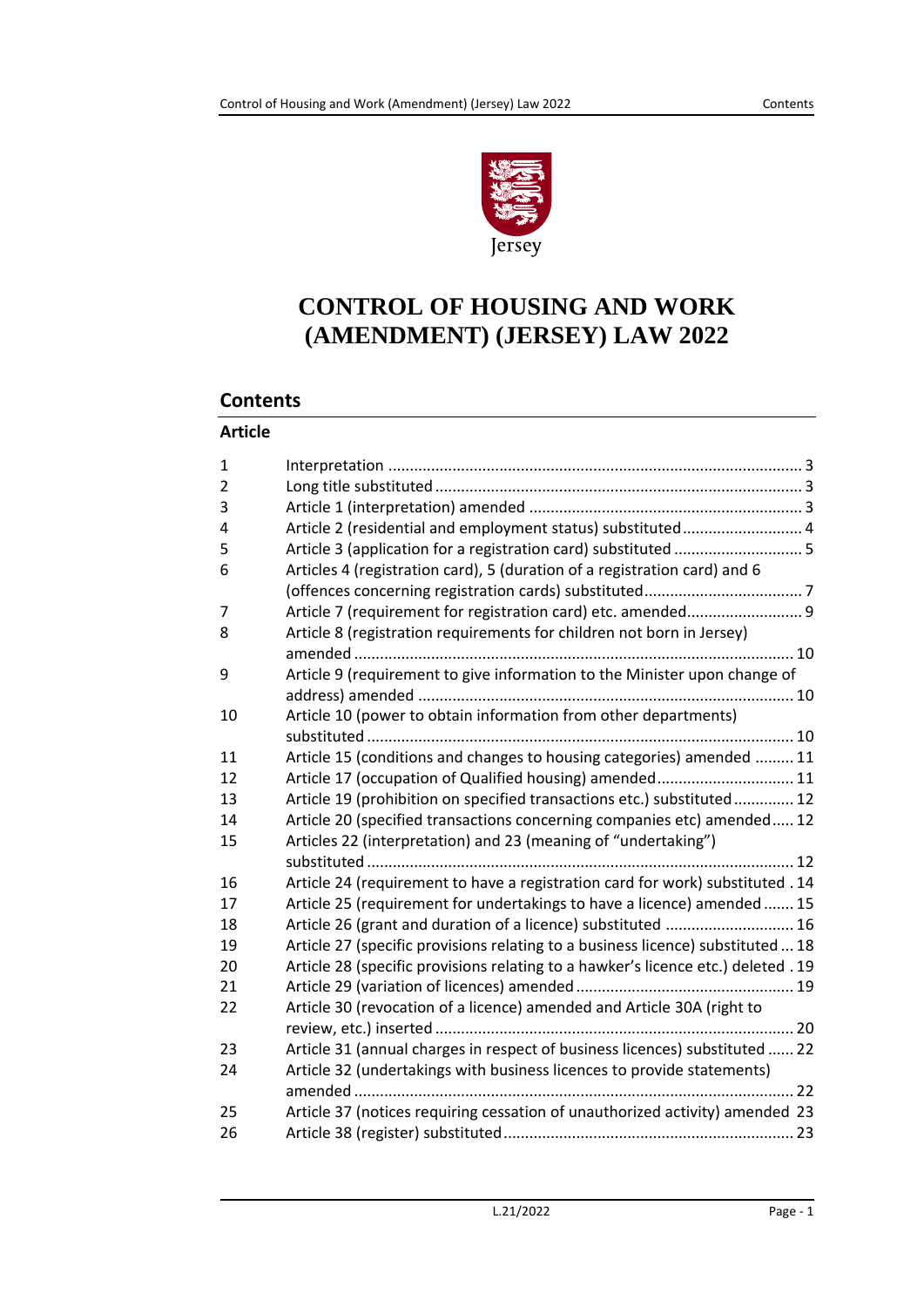| 27  | Article 40A (reviews by the Panel) inserted and Article 41 (appeals)  |  |
|-----|-----------------------------------------------------------------------|--|
|     |                                                                       |  |
| -28 |                                                                       |  |
| 29  | Article 43 (persons authorized to act for other persons) amended  26  |  |
| 30  | Article 44 (Regulations and Orders: general provisions) amended  27   |  |
| 31  | Article 45 (providing false or misleading information) amended  27    |  |
| -32 | Article 48 (Housing and Work Advisory Group) substituted 27           |  |
| 33  |                                                                       |  |
| -34 | Article 50 (licences granted under the RUD Law 1973 etc.) amended  29 |  |
| -35 |                                                                       |  |
|     |                                                                       |  |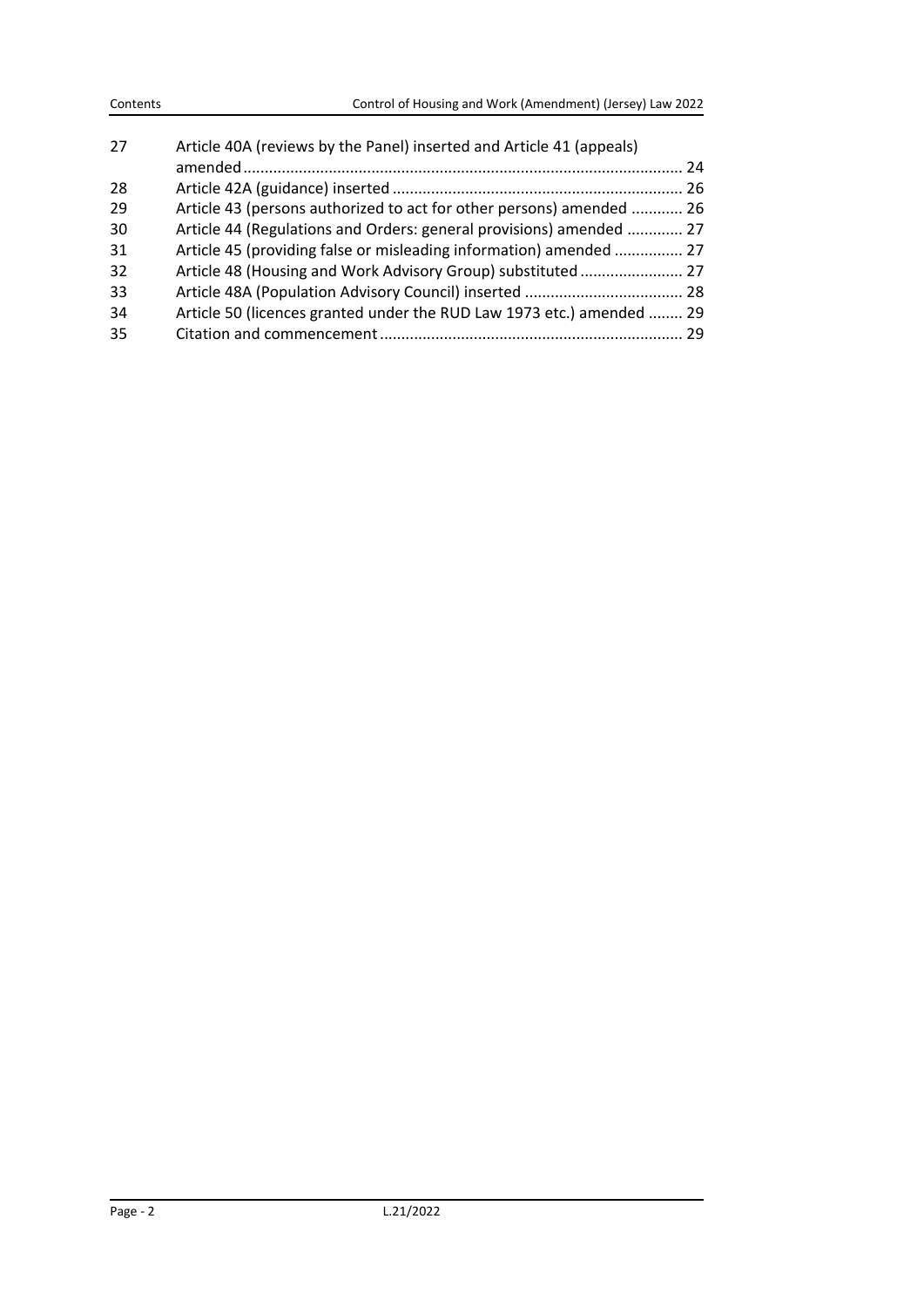

# **CONTROL OF HOUSING AND WORK (AMENDMENT) (JERSEY) LAW 2022**

**A LAW** to amend the [Control of Housing and Work \(Jersey\) Law 2012,](https://www.jerseylaw.je/laws/current/Pages/18.150.aspx) and for connected purposes.

| Adopted by the States                         | 30th March 2022               |
|-----------------------------------------------|-------------------------------|
| Sanctioned by Order of Her Majesty in Council | 8th June 2022                 |
| Registered by the Royal Court                 | 17th June 2022                |
| Coming into force                             | in accordance with Article 35 |

**THE STATES**, subject to the sanction of Her Most Excellent Majesty in Council, have adopted the following Law –

# <span id="page-2-0"></span>**1 Interpretation**

In this Law, a reference to an Article by number is, unless otherwise indicated, a reference to the Article of the same number in the [Control of Housing and Work](https://www.jerseylaw.je/laws/current/Pages/18.150.aspx)  [\(Jersey\) Law](https://www.jerseylaw.je/laws/current/Pages/18.150.aspx) 2012.

# <span id="page-2-1"></span>**2 Long title substituted**

For the long title to the [Control of Housing and Work \(Jersey\) Law](https://www.jerseylaw.je/laws/current/Pages/18.150.aspx) 2012 there is substituted –

"**A LAW** to make provision for the control and regulation of housing and work in Jersey, and for connected purposes.".

# <span id="page-2-2"></span>**3 Article 1 (interpretation) amended**

In Article  $1(1)$  –

(a) after the definition "Court" there is inserted –

" "determining officer" means a person who is appointed by the Minister to carry out determinations of applications and related matters under this Law;";

(b) after the definition "Minister" there is inserted –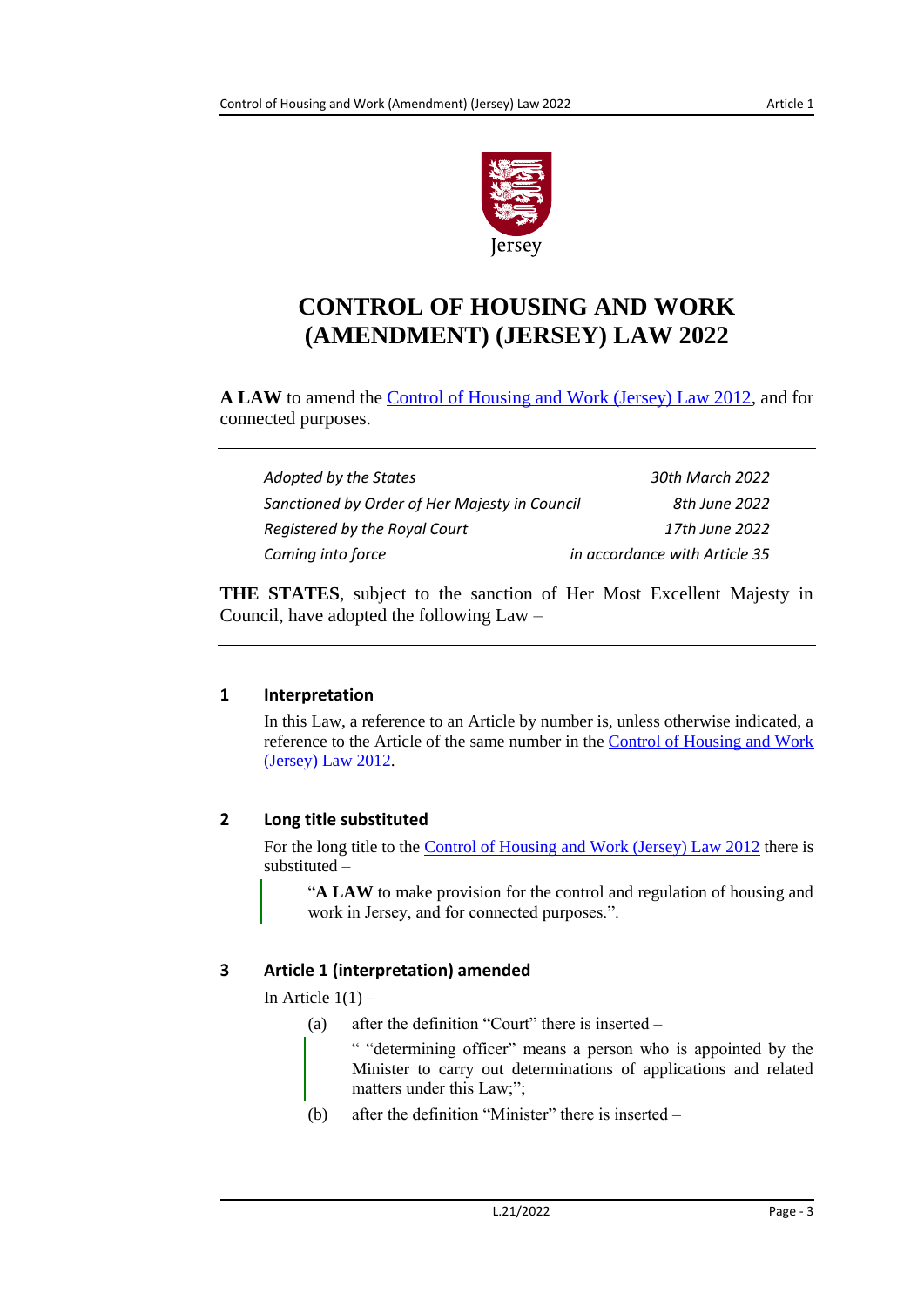" "ordinary residence" for the purposes of this Law is to be determined in accordance with guidance issued by the Minister under Article 42A;

"Panel" means the Housing and Work Control Panel established under Article 48;";

(c) after the definition "specified transaction" there is inserted –

"staffing licence" is to be construed in accordance with Article 27(1);";

(d) after the definition "States body" there is inserted –

" "status" means a status under this Law within the meaning given by Article 2;";

- (e) in the definition "work", in sub-paragraph (d) for "Article  $23(1)(c)$ " there is substituted "sub-paragraph (c) in the definition "business" in Article 23(1)";
- (f) the definitions "Hawkers Law 1965", "registration card", "residential and employment status" and "valid registration card" are deleted.

#### <span id="page-3-0"></span>**4 Article 2 (residential and employment status) substituted**

For Article 2(1) to (9) there is substituted  $-$ 

- "(1) For the purposes of residence and work in Jersey, a person must, unless they are exempted from this requirement by provision under paragraph (6), have an appropriate status under this Law.
- (2) A person has an appropriate status if
	- (a) they fulfil the conditions specified in relation to that status;
	- (b) they have acquired the status in one of the ways set out in paragraph (3); and
	- (c) their status has not expired, or has not been otherwise lost or revoked.
- (3) A person's status is acquired in one of the following ways
	- (a) in the case of a person who, on the day immediately preceding the day on which Article 4 of the Control of Housing and Work (Amendment) (Jersey) Law 2022 comes into force, already possesses a residential or employment status under this Law as unamended by the Control of Housing and Work (Amendment) (Jersey) Law 2022, by the application of such transitional provisions as may be made by the States in Regulations;
	- (b) in the case of a person who is or is to be employed by a business with an appropriate staffing licence, by the allocation of the status to the person by that business in accordance with the terms of the licence;
	- (c) by a determination of the person's status under Article 3; or
	- (d) in accordance with such further provision as may be made by the States in Regulations under paragraph (6).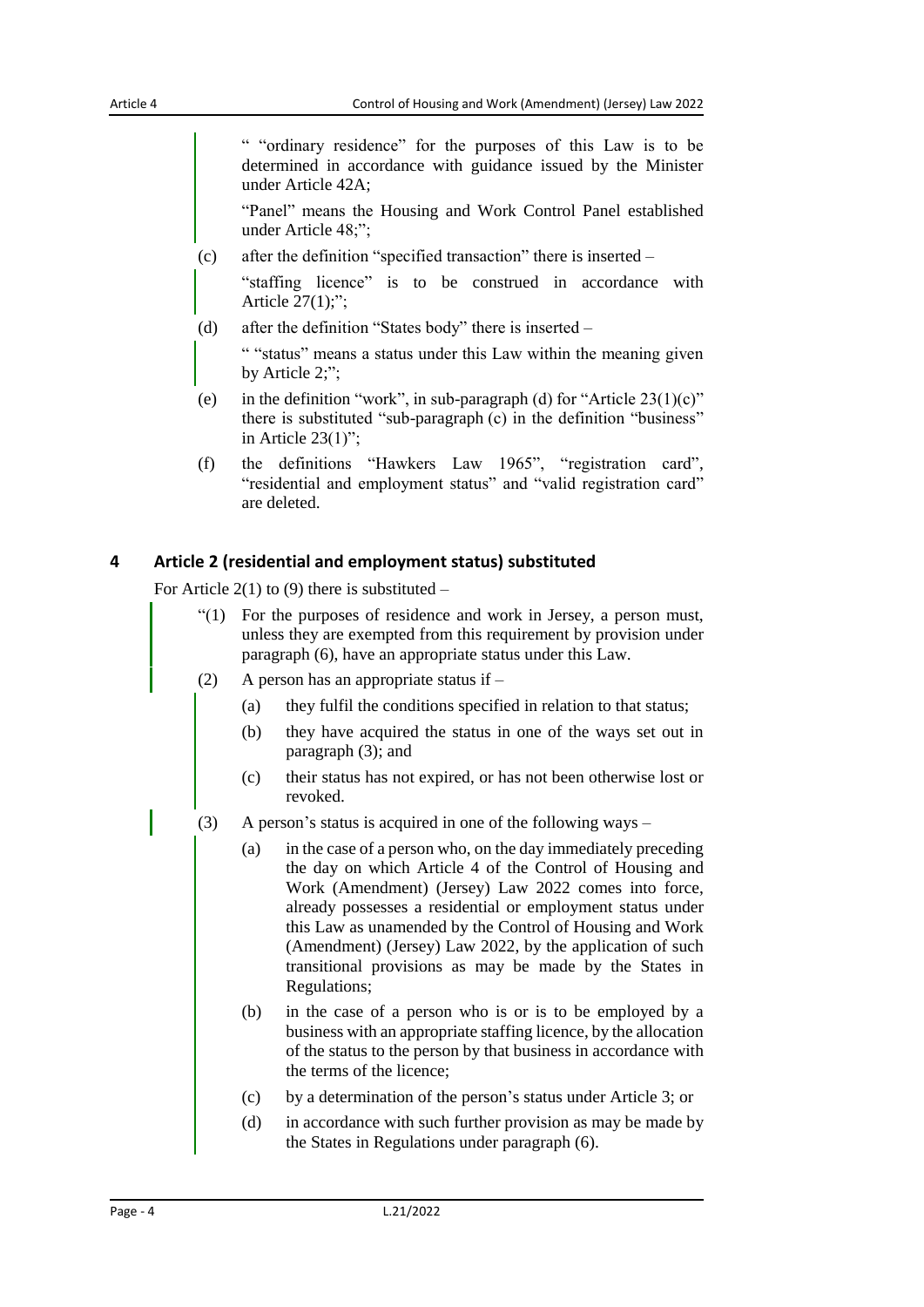| (4) | A person must make an application for a determination of status in<br>accordance with Article 3, if the person wishes –                                                                                                                                    |
|-----|------------------------------------------------------------------------------------------------------------------------------------------------------------------------------------------------------------------------------------------------------------|
|     | (a)<br>to acquire an appropriate status, where paragraph $(3)(a)$ or $(b)$<br>does not apply; or                                                                                                                                                           |
|     | to vary or confirm a status already acquired under this Law<br>(b)<br>(whether or not as amended by the Control of Housing and<br>Work (Amendment) (Jersey) Law 2022).                                                                                     |
| (5) | Evidence of a person's status under this Law is to be provided in<br>accordance with Article 4, and no evidence or purported evidence of<br>status is acceptable for the purposes of this Law unless it complies<br>with the requirements of that Article. |
| (6) | The States may by Regulations make all such provision as is<br>necessary to give full effect to this Article, and for this purpose may<br>in particular -                                                                                                  |
|     | specify different types of status as appropriate in relation to<br>(a)<br>housing categories,<br>specified<br>different<br>transactions,<br>businesses or types of work under this Law;                                                                    |
|     | (b)<br>specify conditions or circumstances in which a person will<br>acquire, or lose, a particular status, or a status may be<br>amended or revoked;                                                                                                      |
|     | make provision for a particular status to be subject to such<br>(c)<br>conditions as may be prescribed, including conditions relating<br>to the occupancy of housing of a specified category or of a<br>specified unit of dwelling accommodation;          |
|     | (d)<br>make provision as to the treatment, in relation to housing and<br>work in Jersey, of persons whose previous status under this<br>Law has expired, has been revoked, or is otherwise<br>indeterminate;                                               |
|     | make provision as to the circumstances in which an<br>(e)<br>application for a determination of status need not be<br>considered;                                                                                                                          |
|     | (f)<br>provide that a person of a specified description is exempt from<br>the requirement to have a status under this Law;                                                                                                                                 |
|     | confer a power, or impose a duty, on the Minister to make, by<br>(g)<br>Order, any provision that may be made by Regulations.                                                                                                                              |
| (7) | In paragraph (1) "residence" means ordinary residence in Jersey for<br>a period of 3 months or more.".                                                                                                                                                     |

<span id="page-4-0"></span>For Article 3 there is substituted –

# **"3 Determination of status, and application for determination**

- (1) A person's status is to be determined in accordance with this Article, and –
	- (a) if a person fulfils the specified conditions for a particular status, then subject to such exceptions as may also be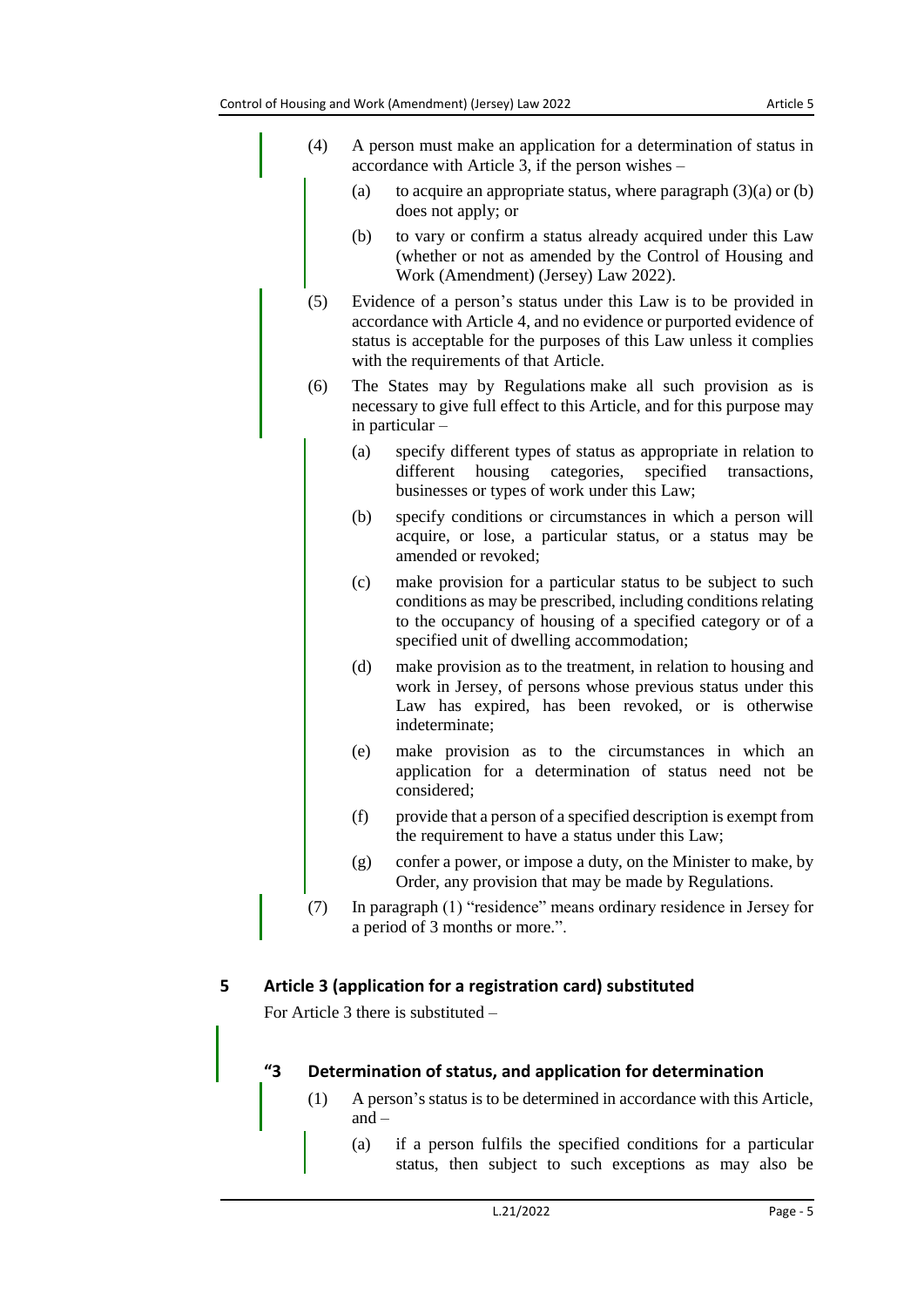specified, and to any exemptions in Regulations under Article 2(6), the determination must be that the person has that status; or

- (b) if a person fulfils the specified conditions for more than one status, the determining officer must determine, having regard  $to -$ 
	- (i) the population policy of the Council of Ministers as agreed under Article 2 of the [States of Jersey](https://www.jerseylaw.je/laws/current/Pages/16.800.aspx)  Law [2005,](https://www.jerseylaw.je/laws/current/Pages/16.800.aspx)
	- (ii) any other relevant strategic objective of the States of Jersey,
	- (iii) any guidance issued by the Minister under Article 42A, and
	- (iv) such other factors as may be specified by the States in Regulations,

that the person has one particular status.

- (2) A determining officer must, subject to paragraph (8), make a determination of status within a reasonable time following receipt of an application for such a determination.
- (3) A determination of status may be made
	- (a) in a case where Article  $2(3)(a)$  applies and the person concerned –
		- (i) wishes to obtain evidence confirming their status, where such evidence is required by this Law, or
		- (ii) believes their status to have changed; or
	- (b) by a determining officer, whether or not an application has been made by the person concerned, in such circumstances and such manner as may be prescribed.
- (4) An application for determination of status
	- (a) may be made using such form as the Minister may prescribe and make available, including by electronic means, for that purpose;
	- (b) must contain such details as the Minister may prescribe; and
	- (c) must be accompanied by
		- (i) such documents or other information as the Minister may reasonably require, and
		- (ii) such fee as the Minister may prescribe.
- (5) Before determining a person's status, a determining officer may require the person to provide such additional documents or information as the officer may consider necessary, or to attend in person at such place as the officer may specify, for the purposes of –
	- (a) verifying the person's identity; or
	- (b) determining the person's status.
- (6) A determining officer may –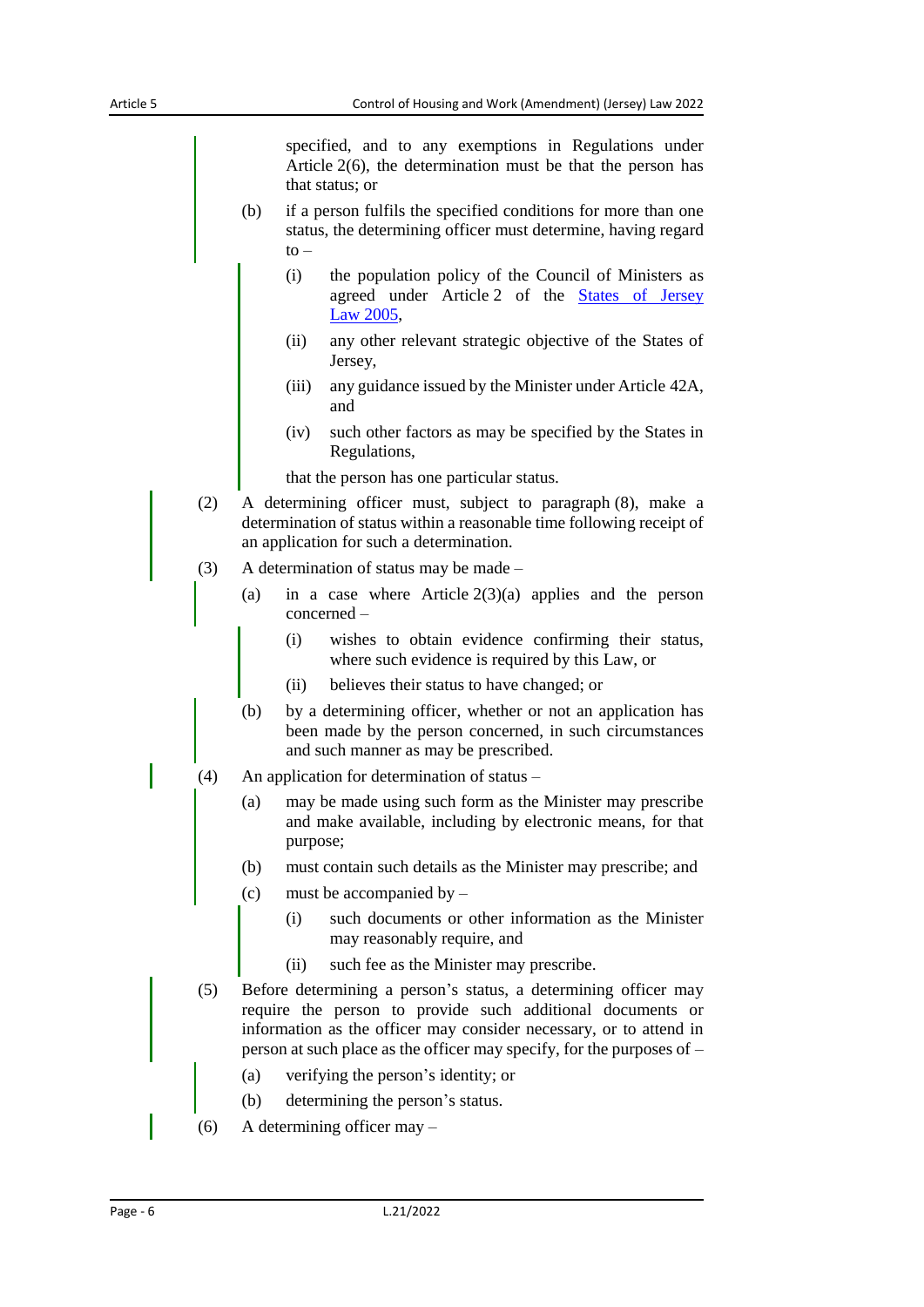- (a) determine that a person has a particular status, whether or not that status is the same as the status applied for;
- (b) refuse to determine an application, on such grounds as may be specified by the States in Regulations under Article 2(6), or in an Order under such Regulations; or
- (c) refer the matter to the Panel under paragraph (8).
- (7) In granting a particular status, the determining officer may specify such conditions as may be specified by Regulations under Article 2(6), or by an Order under such Regulations, in relation to that status.
- (8) In any case where a determining officer is, despite applying any guidance issued under Article 42A, unable to make a determination, the determining officer must refer the matter to the Panel for consideration and in such a case the determining office must notify the person concerned, in writing, of the referral.
- (9) Having received a recommendation following the Panel's consideration, under Article 48, of a matter referred to the Panel under paragraph (8), the determining officer must give effect to the Panel's recommendation, unless the determining officer is satisfied that there are reasons (including, by way of example, the withdrawal of the application) why the recommendation cannot be given effect.
- (10) A person aggrieved by
	- (a) a determination of status under paragraph  $(3)(b)$  or  $(6)(a)$ ;
	- (b) a refusal to determine an application, under paragraph  $(6)(b)$ : or
	- (c) a condition imposed under paragraph (7),

may request, in accordance with Article 40A, a review of the determining officer's decision by the Panel.".

# <span id="page-6-0"></span>**6 Articles 4 (registration card), 5 (duration of a registration card) and 6 (offences concerning registration cards) substituted**

For Articles 4 to 6 and there is substituted –

### **"4 Evidence of status**

- (1) Following the determination of a person's status or a review of such a determination, the determining officer must provide –
	- (a) evidence of the person's status according to the determination or review; or
	- (b) where an application is refused, a statement of the decision and of the reasons for it.
- (2) Evidence of status must contain at least the information specified in this Article, but may be provided in such form and manner, whether digital or otherwise, as the Minister may consider expedient.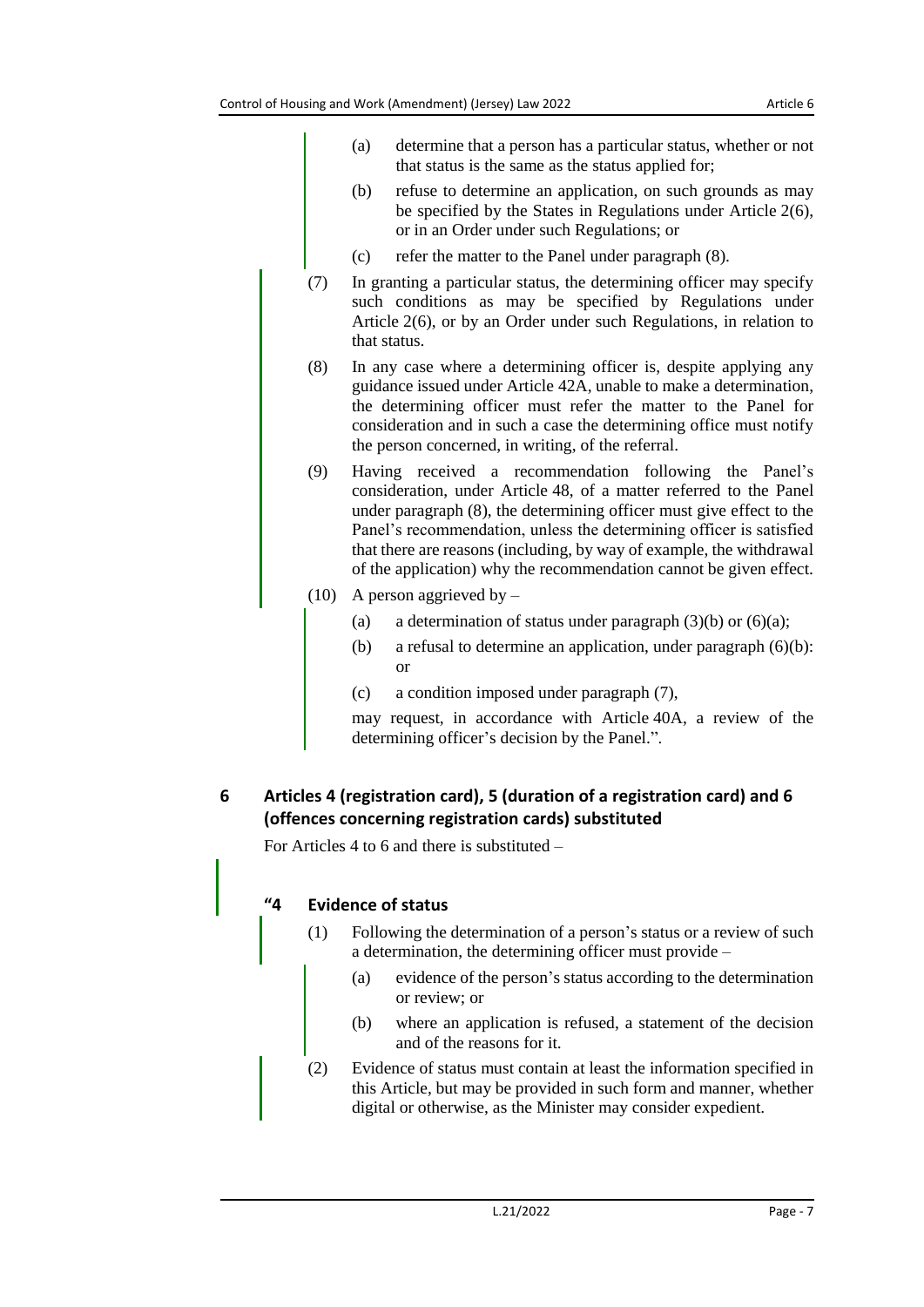- (3) Evidence of status is not sufficient for the purposes of this Law unless it contains the following information in respect of the person whose status it evinces –
	- (a) name and, in the case of an insured person, social security number;
	- (b) status;
	- (c) date of commencement of status;
	- (d) date of expiry of status, if any, in accordance with Regulations under Article 5;
	- (e) any condition to which the status is subject; and
	- (f) such other information as may be specified, whether generally or in respect of a particular status, by any Regulations or Order under this Part.
- (4) In sub-paragraph  $(3)(a)$  –

"insured person" has the same meaning as given by Article 3 of the [Social Security \(Jersey\) Law](https://www.jerseylaw.je/laws/current/Pages/26.900.aspx) 1974;

"social security number" means the number referred to in Article 2 of the [Social Security \(Collection of Class 1 and Class](https://www.jerseylaw.je/laws/current/Pages/26.900.12.aspx) 2 [Contributions\) \(Jersey\) Order](https://www.jerseylaw.je/laws/current/Pages/26.900.12.aspx) 2013.

#### **5 Duration and validity of status**

- (1) The States may by Regulations make provision as to
	- (a) the duration of status under this Law, whether generally or in relation to a particular status, employment or type of work, including limiting such duration by specifying a period of time, or by reference to any date or event;
	- (b) arrangements in the case of expiry of a status which is timelimited; and
	- (c) the circumstances in which a type of status or a particular status may be revoked.
- (2) If a person loses a document or other item (including an electronic item) which provides evidence of their status, the loss does not, by itself, have any effect on the person's status as acquired in accordance with this Part and Regulations made under it.

#### **6 Offences and penalties concerning evidence of status, etc.**

- (1) A person who knowingly makes any false statement or withholds any material information for the purpose of –
	- (a) obtaining any status, or evidence of status, for themself or another person;
	- (b) preventing the acquisition of status or the issue of any evidence of status; or
	- (c) procuring the imposition of a condition in relation to a status or evidence of status,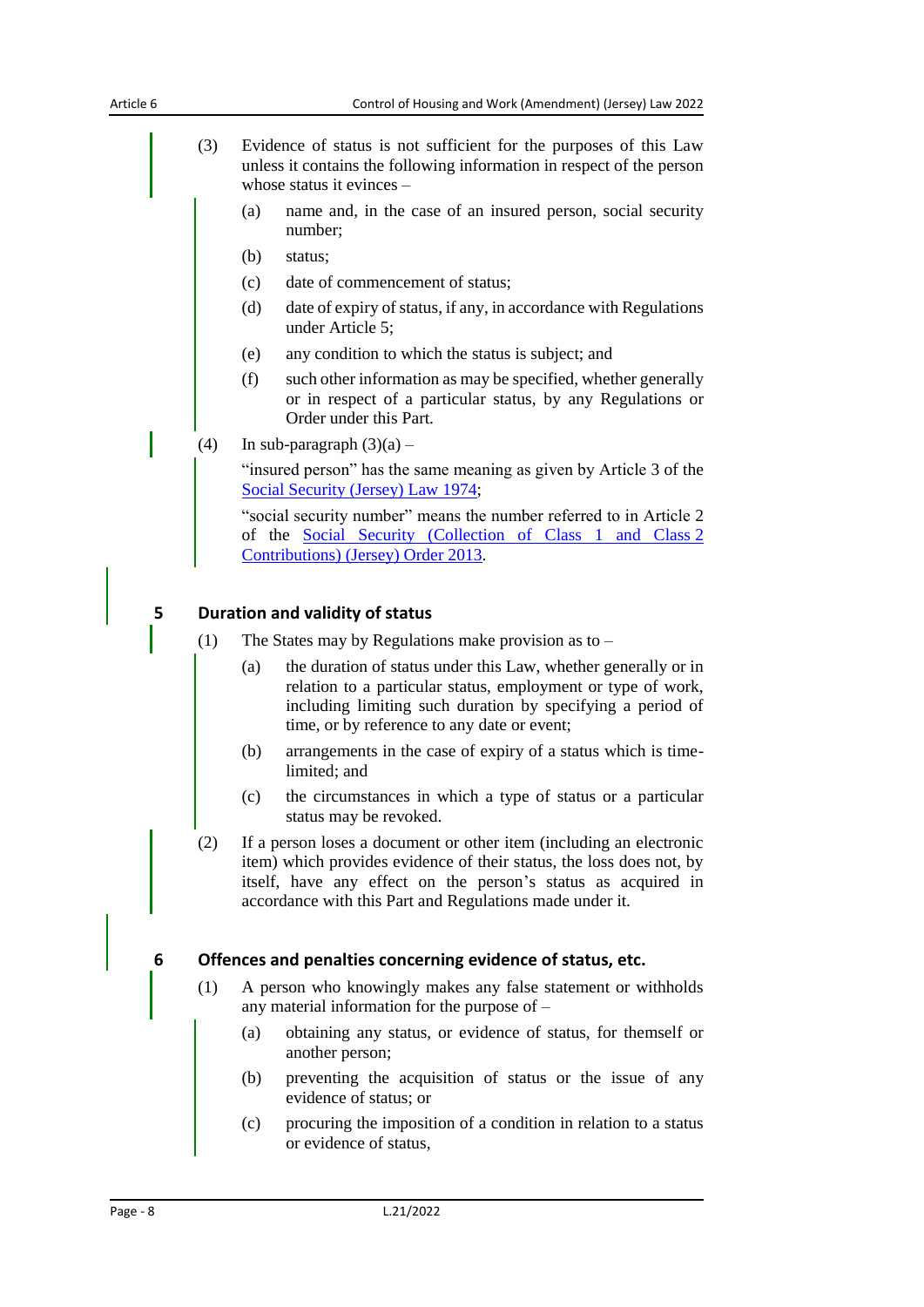is guilty of an offence and liable to imprisonment for a term of 2 years and to a fine.

- (2) A person (the "representor") who
	- (a) with intent to deceive and for the purpose of undertaking work or obtaining either accommodation, or a status conferring a right to residence, under this Law; or
	- (b) obtaining any benefit under any other enactment,

for themself or for another person ("A"), represents to any further person that the representor or A enjoys a status which they do not enjoy under this Law, is guilty of an offence and liable to imprisonment for a term of 2 years and to a fine.

- (3) A person who, with intent to deceive
	- (a) forges, alters or uses, or lends to or allows to be used by any other person, any evidence of status; or
	- (b) makes or has in their possession any document so closely resembling evidence of status as to be calculated to deceive,

is guilty of an offence and liable to imprisonment for a term of 2 years and to a fine.

- (4) A person who
	- (a) purports, or agrees, to assign, sell, or transfer any evidence of status; or
	- (b) wilfully defaces or destroys any evidence of status,

is guilty of an offence and liable to a fine of level 3 on the standard scale.

- (5) A purported sale, transfer or assignment of any evidence of status is of no effect.
- (6) Where a person is convicted of an offence under any of paragraphs  $(1)(a)$ ,  $(2)$  or  $(3)$ , a status acquired in consequence of the act of deception constituting or forming part of the offence, is revoked.".

#### <span id="page-8-0"></span>**7 Article 7 (requirement for registration card) etc. amended**

(1) For the sub-heading to Part 3 there is substituted –

"DETERMINATION OF STATUS: INDIVIDUALS".

(2) For the heading to Article 7 there is substituted –

### **"7 Requirement for initial determination".**

- (3) For Article  $7(1)$  there is substituted
	- $\degree$ (1) A person who comes to live in Jersey and who meets the conditions described in paragraph (4) must make an application, within the time limit specified in paragraph (5), for determination of their status.".
- (4) In Article 7(2) for "valid registration card" there is substituted "status".
- (5) Article 7(3) is deleted.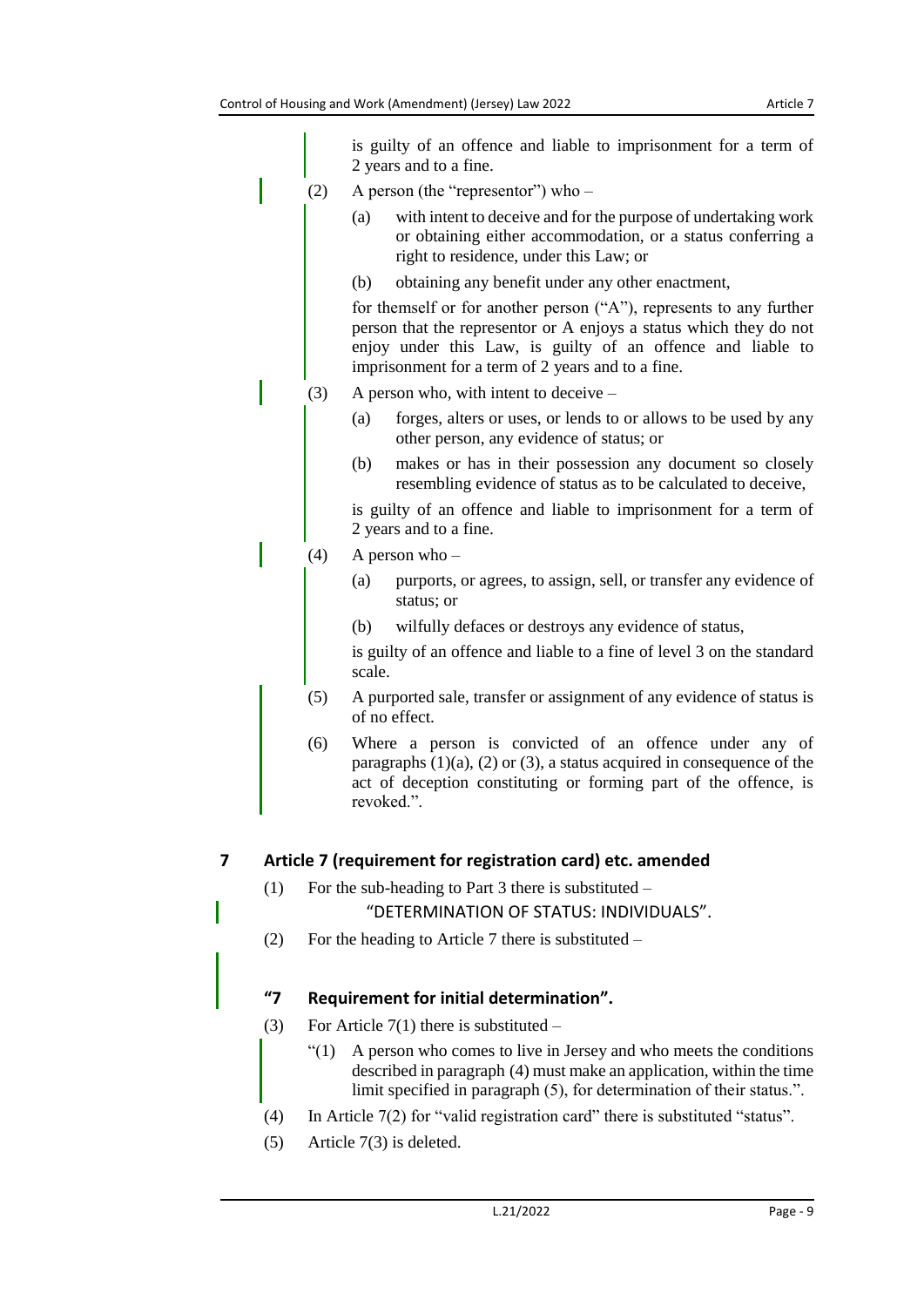(6) For Article  $7(4)(b)(ii)$  there is substituted –

"(ii) the date on which the person attains school leaving age.".

- $(7)$  In Article  $7(5)$ 
	- (a) "Subject to paragraph (6)," is deleted; and
	- (b) for "registration card" there is substituted "determination of status".
- (8) Article 7(6) is deleted.

# <span id="page-9-0"></span>**8 Article 8 (registration requirements for children not born in Jersey) amended**

In Article  $8(2)(a)$  for "applies for a registration card under Article 3" there is substituted "makes an application under Article 3 or otherwise acquires a status under Article 2(3)".

### <span id="page-9-1"></span>**9 Article 9 (requirement to give information to the Minister upon change of address) amended**

- (1) In Article  $9(2)(a)$  and (c) for "the date the person" in each place there is substituted "the date on which the person".
- (2) For Article  $9(11)$  there is substituted
	- "(11) The requirements of paragraph  $(1)$  or  $(3)$  do not apply to a person in respect of information –
		- (a) which has been notified to the Minister under Article 7 or under a provision of any other enactment; and
		- (b) which is the same, or substantially the same, information as the information required for the purposes of either of those paragraphs.".
- (3) In Article 9(12) after "who" there is inserted ", without reasonable excuse,".

# <span id="page-9-2"></span>**10 Article 10 (power to obtain information from other departments) substituted**

For Article 10 there is substituted –

### **"10 Power to share information**

- (1) The Minister may, for the purposes of facilitating compliance with this Law, obtain from or disclose to a parish or any department or administration for which another Minister is assigned responsibility, any information held by the Minister or (as the case may be) by that parish, department or administration in relation to an individual, including in particular –
	- (a) full name (including any title);
	- (b) date of birth;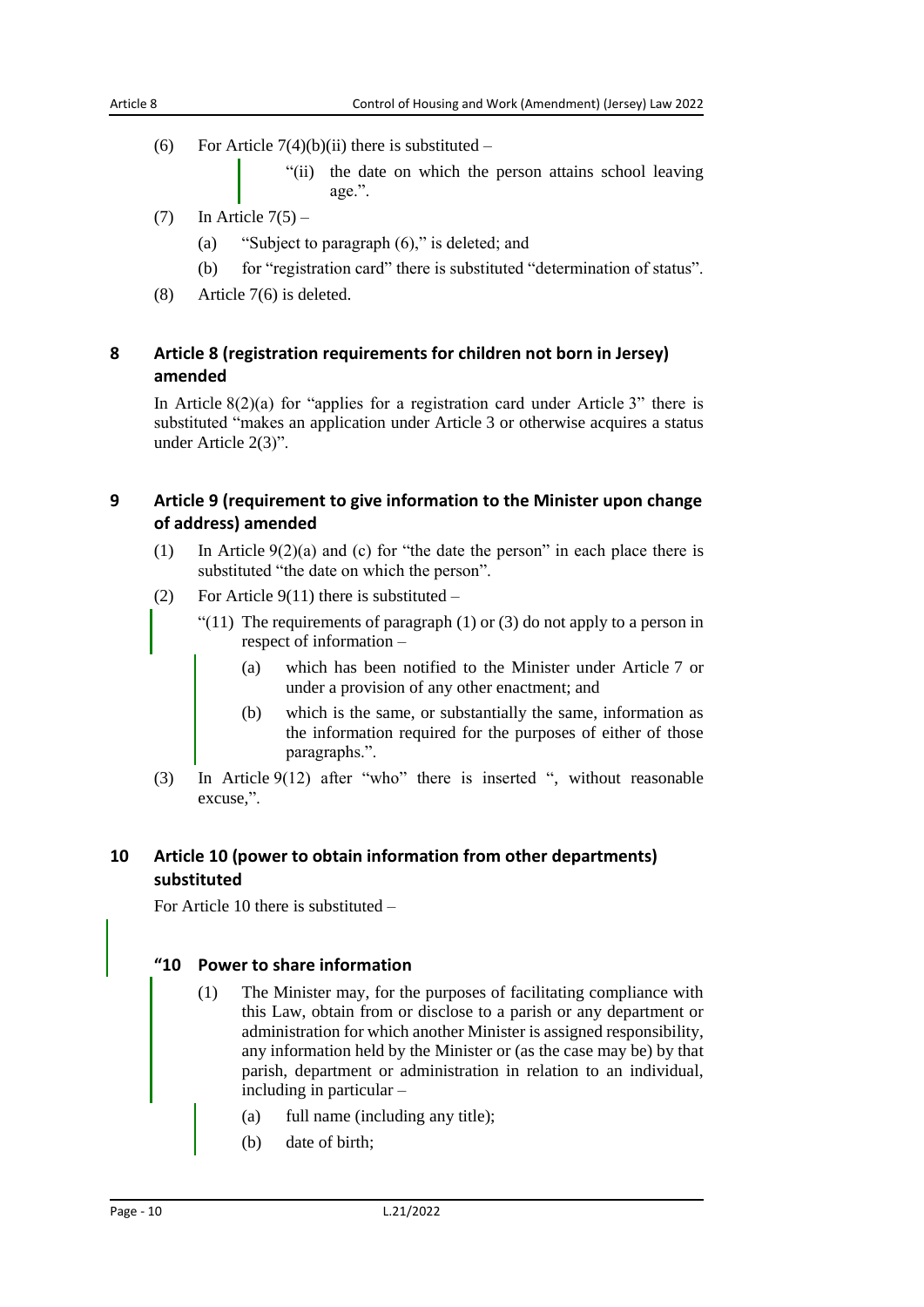- (c) current address;
- (d) current status and, if any, date of expiration of status.
- (2) The Minister may, for the purpose of facilitating compliance with this Law, obtain from or disclose to the Comptroller relevant information held by the Minister or (as the case may be) by the Comptroller in relation to any person.
- (3) Information may be disclosed under this Article
	- (a) in such manner as the Minister may direct; and
	- (b) whether or not the disclosure is requested by or on behalf of the person to whom the disclosure is made.
- (4) A power conferred by this Article may be exercised notwithstanding anything in any enactment to the contrary.
- (5) In paragraph  $(2)$  –

"Comptroller" means the Comptroller of Revenue under Article 2 of the [Revenue Administration \(Jersey\) Law 2019;](https://www.jerseylaw.je/laws/current/Pages/24.955.aspx)

"relevant information" means such information, and only such information, as may be reasonably required for the purpose mentioned in that paragraph.".

## <span id="page-10-0"></span>**11 Article 15 (conditions and changes to housing categories) amended**

For Article 15(7) there is substituted –

 $\degree$ (7) In making a determination under paragraph (3), the Minister must have regard to any relevant factors relating to the supply of and demand for housing, including the interests of persons having a particular status, and may have regard to any other factors the Minister considers relevant.".

# <span id="page-10-1"></span>**12 Article 17 (occupation of Qualified housing) amended**

(1) For the heading to Article 17 there is substituted  $-$ 

#### **"17 Occupation of housing of a particular category".**

- (2) For Article  $17(1)$  there is substituted
	- "(1) A person must not occupy, as their ordinary residence, a unit of dwelling accommodation of a category mentioned in Article 11(1), unless –
		- (a) the person has the appropriate status to do so, as may be specified by the States in relation to that category by Regulations;
		- (b) the person occupies the unit with the consent of another person who has such an appropriate status as mentioned in sub-paragraph (a), provided that the other person occupies the whole or a substantial part of that unit as their sole or principal place of residence in Jersey;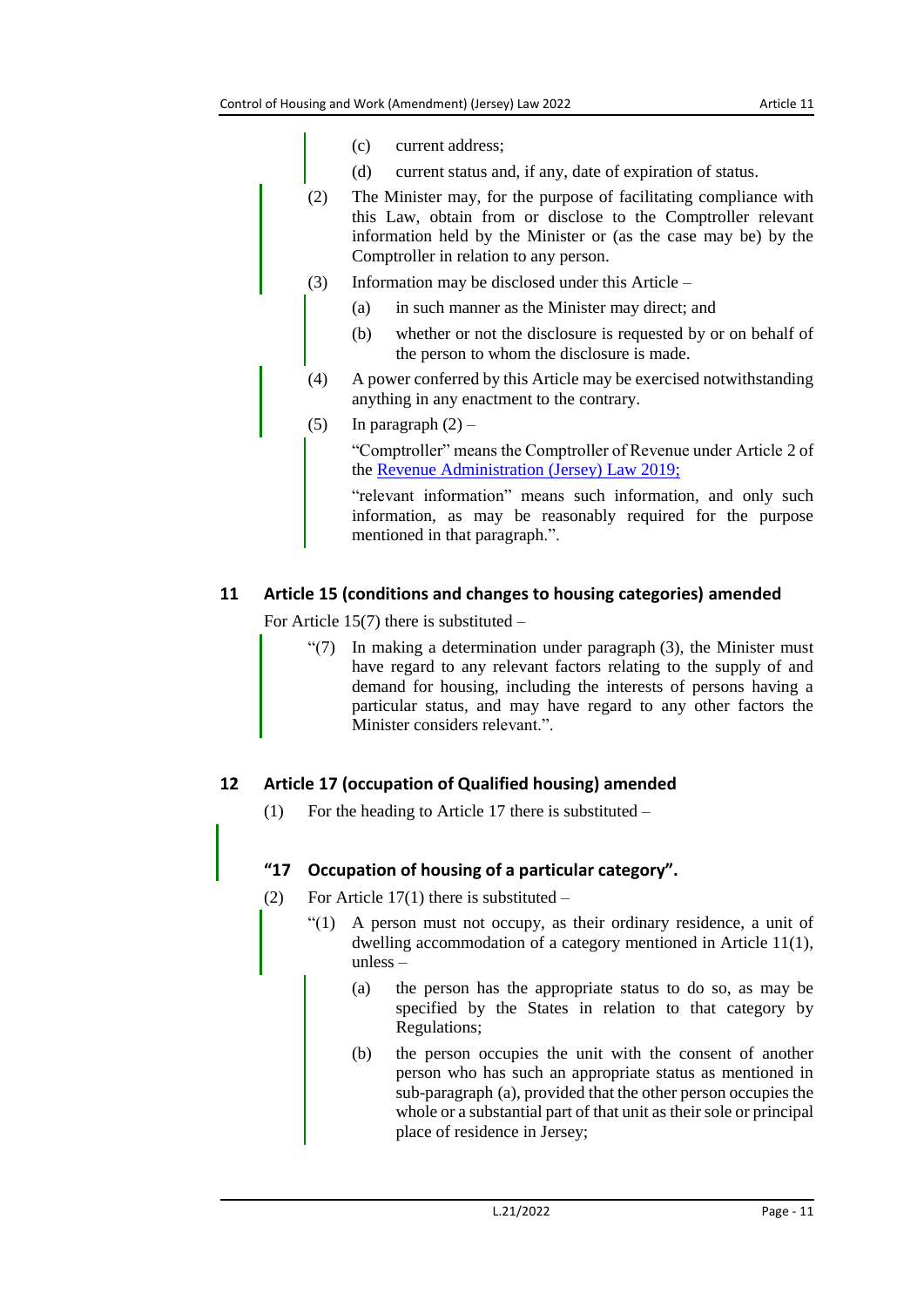- (c) the person does not have such an appropriate status but has purchased the unit as a party to a specified transaction described in Article 18(1)(a), to which the person's spouse or civil partner, being a person having such an appropriate status, was also a party in the same capacity;
- (d) the person acquired the unit by inheritance; or
- (e) the person occupies the unit with the consent of the Minister under paragraph (2).".

#### <span id="page-11-0"></span>**13 Article 19 (prohibition on specified transactions etc.) substituted**

For Article 19 there is substituted –

#### **"19 Prohibitions in respect of parties to specified transactions**

- (1) In this Article, "P" means an individual person who seeks to acquire land by means of a specified transaction relating to that land.
- (2) A person must not enter into a specified transaction unless P has the appropriate status enabling P to do so.
- (3) The States may by Regulations specify a particular type of status as appropriate in relation to one or more descriptions of specified transaction.
- (4) For the purposes of this Article references to the acquisition of land mean acquiring land as a purchaser, lessee or transferee.".

#### <span id="page-11-1"></span>**14 Article 20 (specified transactions concerning companies etc) amended**

In Article 20(4) for "Entitled status" there is substituted "the appropriate status".

# <span id="page-11-2"></span>**15 Articles 22 (interpretation) and 23 (meaning of "undertaking") substituted**

For Articles 22 and 23 there is substituted –

#### **"22 Interpretation of Part 7**

 $(1)$  In this Part –

"authorized person" means the Minister or any individual authorized by the Minister under Article 33 to perform functions under this Part;

"business" has the meaning given by Article 23;

"business document" means a document that –

- (a) relates to the carrying on of a business; or
- (b) forms part of a record relating to a business and required to be kept under any enactment;

"business premises" means premises used for or in connection with the carrying on of a business, whether or not the premises also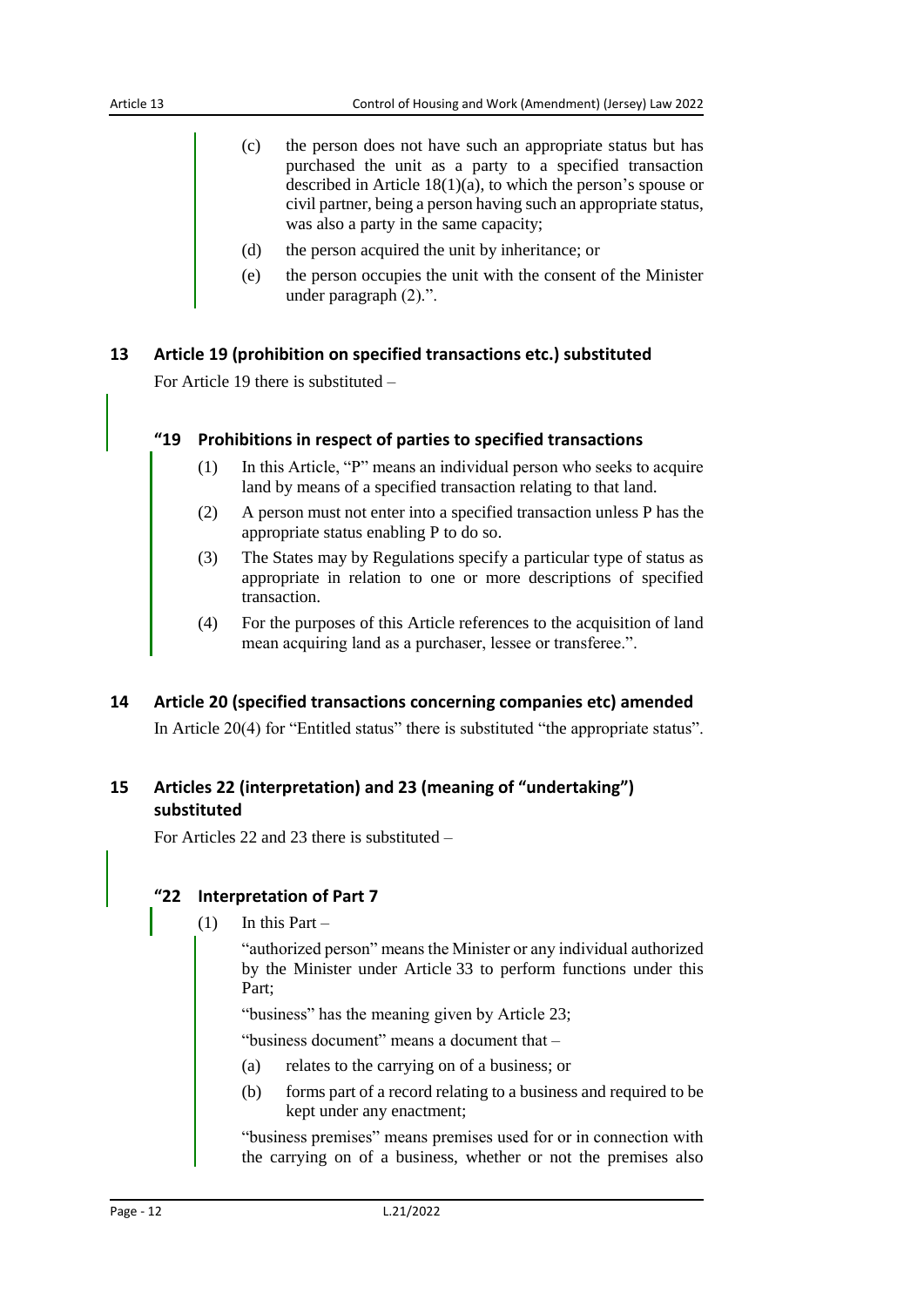comprise or are in a person's place of residence, or are the sole premises used for that purpose;

"non-resident business" means a business carried on by a person  $who -$ 

- (a) is not ordinarily resident in Jersey; or
- (b) does not have any permanent business premises in Jersey,

but who carries on business in Jersey;

"payment" refers to any form of remuneration, including –

- (a) commissions and benefits in kind; and
- (b) rents and receipts for the provision of accommodation;

"States trading operation" means a trading operation designated under the [Public Finances \(Jersey\) Law 2019](https://www.jerseylaw.je/laws/current/Pages/24.900.aspx) or taken to be designated as such under another enactment;

"subsidiary" has the same meaning as given by Article 2 of the [Companies \(Jersey\) Law](https://www.jerseylaw.je/laws/current/Pages/13.125.aspx) 1991.

- (2) A reference in this Part
	- (a) to a "licence", without more, is to all or any of the types of licence which may be granted under this Part, as the context permits or requires;
	- (b) to the conditions of a licence, includes reference to its duration;
	- (c) to an appeal or a review being finally determined, is to the point at which all procedures for appeal or review under this Law have been exhausted, or the conclusion of a review has been accepted by all the parties to the review, whichever occurs first.

#### **23 Meaning of "business"**

- (1) For the purposes of this Part "business" includes, subject to the further provisions of this Article, any –
	- (a) trade;
	- (b) business; or
	- (c) activity involving work or services performed for, or offered to, members of the public, including a section of the public,

carried on in Jersey, whether or not carried on for profit.

- (2) A trade, business or activity is not a business for the purposes of this Part if no individual working for the trade, business or activity is paid for such work.
- (3) Where a business is not carried on by a legal person, any individual having responsibility for the management, direction or control of the business is treated as carrying on that business.
- (4) In determining whether a business is being carried on in Jersey –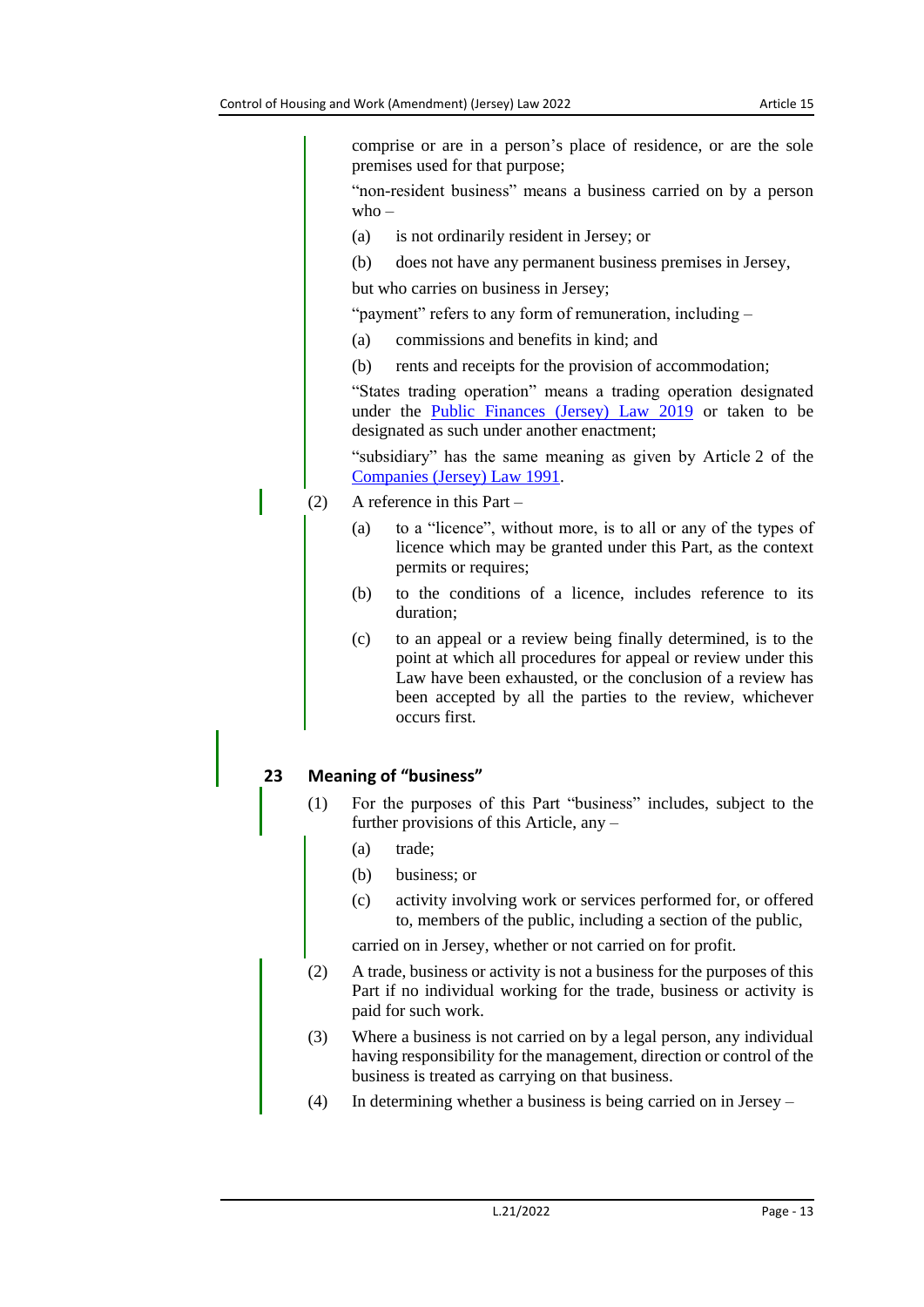- (a) if the business has a physical presence in Jersey, it is irrelevant whether the business or a subsidiary of that business has an address of any kind in Jersey; and
- (b) in any case it is irrelevant whether activities carried on in Jersey and comprised in the business are ancillary to any trade or business carried on by the business outside Jersey.
- (5) In this Part, "physical presence" may refer to the physical presence in Jersey of –
	- (a) any person working in or for the business; or
	- (b) any item in the custody or ownership of the business,

but for the avoidance of doubt, the presence in Jersey of a person working in or for a business which carries on activities outside Jersey, for the purpose only of meeting staff of another business, does not of itself constitute physical presence of the business for which that person works.

(6) Each parish, States trading operation and States body is a separate business for the purposes of this Part.".

#### <span id="page-13-0"></span>**16 Article 24 (requirement to have a registration card for work) substituted**

For Article 24 there is substituted –

#### **"24 Appropriate status for work, and staffing licences**

- (1) An individual must not work in Jersey unless they have the appropriate status to do so, or unless either –
	- (a) the individual is exempted, by provision under Article  $2(6)(f)$ , from the requirement to have such a status; or
	- (b) the business for which the individual works is a non-resident business.
- (2) A business, other than a non-resident business, must not employ an individual unless –
	- (a) the individual has the appropriate status; and
	- (b) the business, unless otherwise specified under paragraph (6)(b), has the appropriate staffing licence.
- (3) For the purposes of this Part the appropriate status is the status specified, in relation to the type of work or business in question, by Regulations under paragraph (6), or by an Order under such Regulations.
- (4) The appropriate staffing licence is a licence of a type which
	- (a) is specified, in relation to the business and, where appropriate, the type of work in question, by Regulations under Article 27 or by an Order under such Regulations; and
	- (b) permits a person of the appropriate status to work for the business in question and, where a type of work is specified in the staffing licence, to carry out that type of work.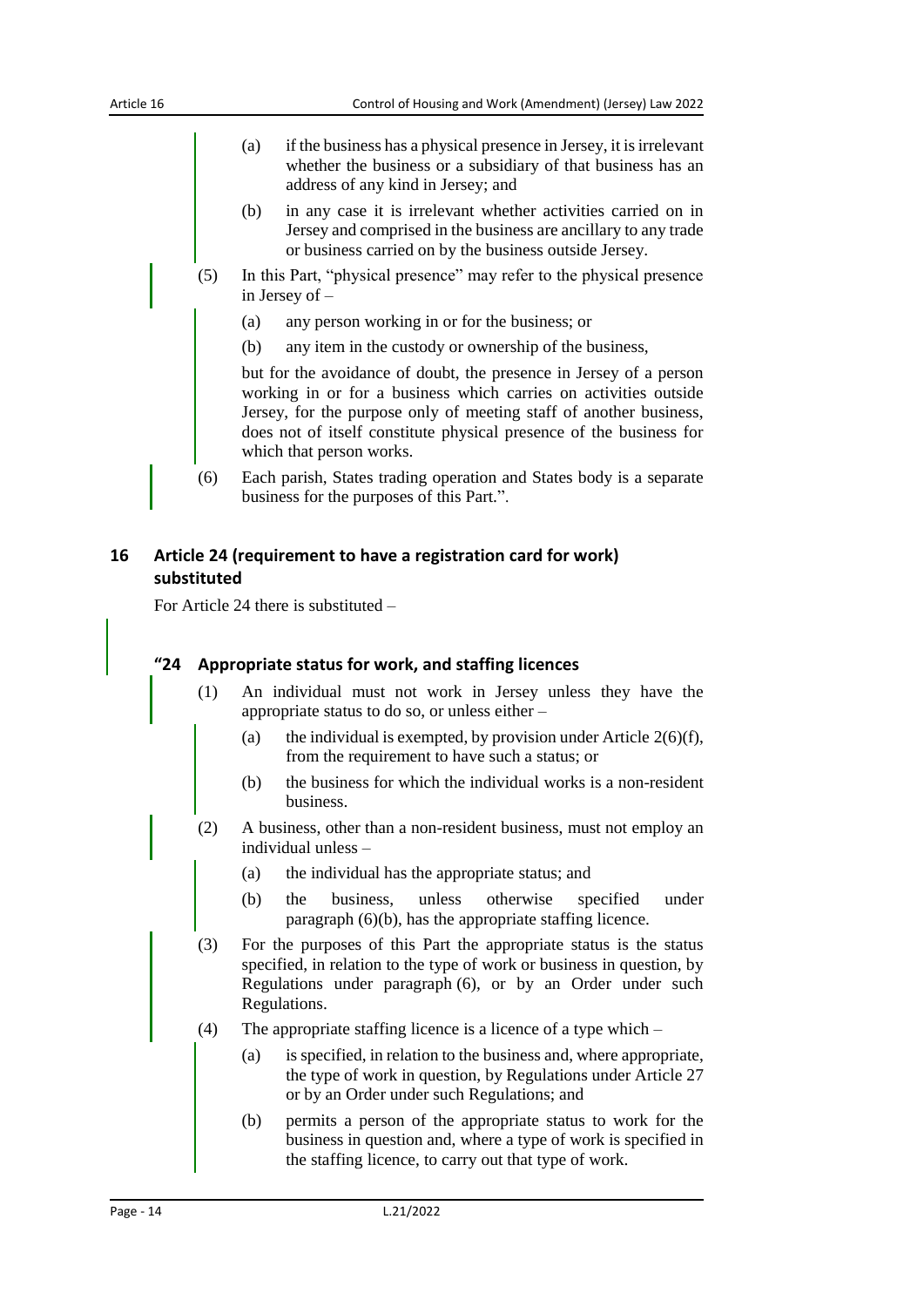- (5) For the avoidance of doubt
	- (a) the total number of persons specified in a staffing licence may consist of, or include, one or more named individuals; and
	- (b) neither a licence nor a status is appropriate if it has expired or has been revoked.
- (6) The States may by Regulations make all such provision as is necessary to give full effect to this Article, and for this purpose may in particular –
	- (a) specify different types of licence, or conditions of licences, as appropriate for different businesses;
	- (b) specify businesses, or types of business or work, which are not required to have a particular type of licence, or any licence under this Part;
	- (c) specify, and make all such provision as may be necessary for determination of, the appropriate status or appropriate staffing licence in relation to particular businesses or types of business or work, including (by way of example) part-time work or the supply of workers by one business to carry out work or services for other persons; and
	- (d) confer a power or impose a duty on the Minister to make, by Order, any provision that may be made by Regulations.
- (7) A person who, without reasonable excuse, contravenes paragraph (1) or (2) is guilty of an offence and liable to a fine.".

#### <span id="page-14-0"></span>**17 Article 25 (requirement for undertakings to have a licence) amended**

(1) For the heading to Article 25 there is substituted –

#### **"25 Requirement for business to have appropriate licence".**

- (2) In Article  $25(1)$ 
	- (a) for "an undertaking in Jersey" there is substituted "a business in Jersey, other than one exempted by Regulations under Article 24 or by an Order under such Regulations,"; and
	- (b) for "that undertaking" there is substituted "that business".
- (3) For Article  $25(2)$  there is substituted
	- $(2)$  For the purpose of paragraph  $(1)$ , an appropriate licence is a licence of the type which is specified, by Regulations under Article 24 or by an Order under such Regulations, in relation to the business or type of business in question.".
- (4) For Article 25(3) to (7) there is substituted  $-$ 
	- "(3) Subject to paragraphs (4) and (5), a business does not have an appropriate licence if –
		- (a) there is a significant change in the ownership of the business; and
		- (b) within the period of 60 days immediately following that change, the person who, following the change, is carrying on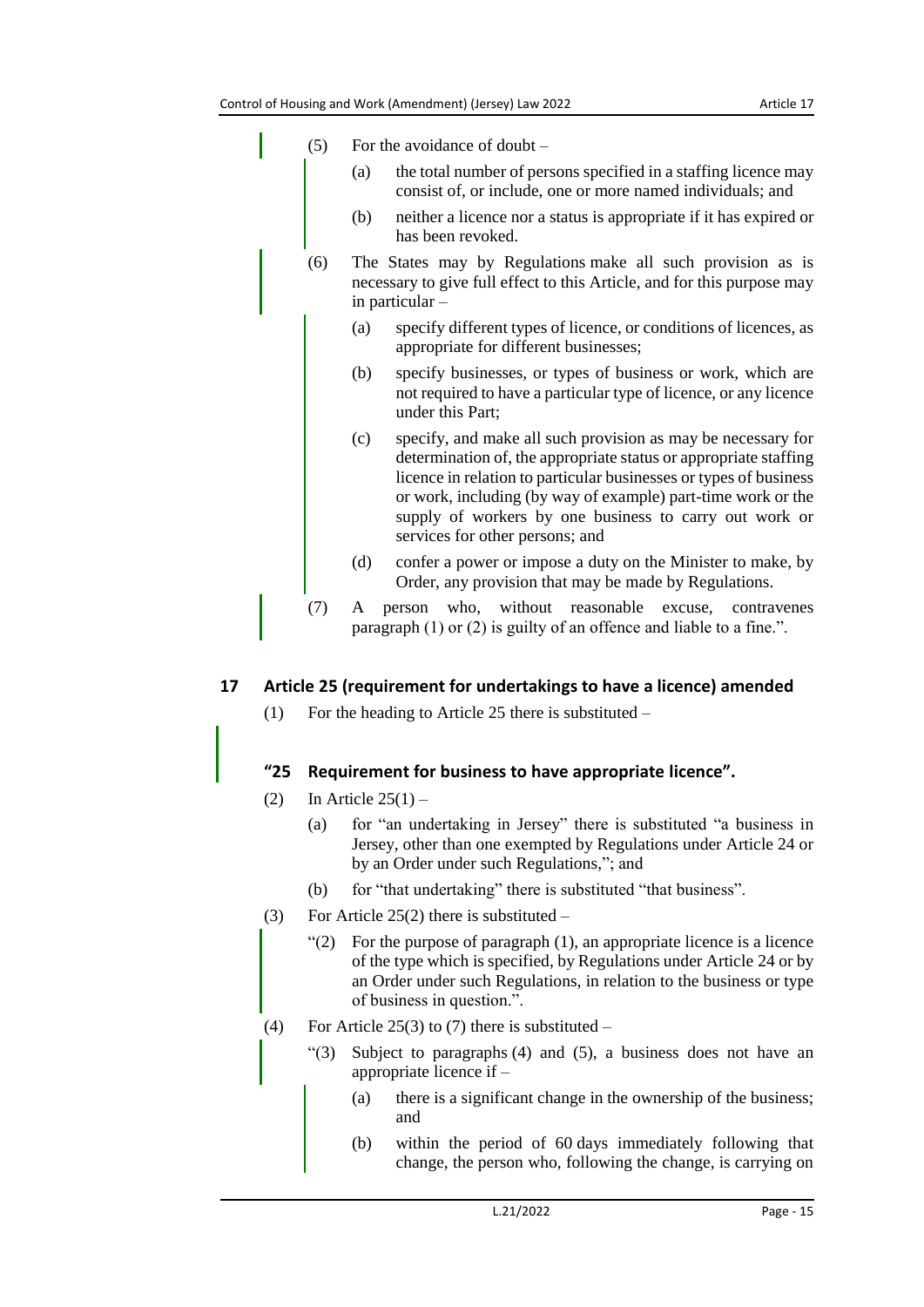the business did not make an application under Article 26 for the grant of a new licence (or, if such an application was made, it was withdrawn or treated under Article 26(4) as having been withdrawn).

- (4) The Minister may, in guidance under Article 42A, specify descriptions or numbers of change in ownership, in relation to particular businesses or types of business, which are to be regarded as significant for the purposes of paragraph (3).
- (5) Paragraph (3) does not apply to a business which is listed on a recognised stock exchange.".
- (5) Article 25(9) is deleted.
- (6) For Article  $25(10)$  to (11) there is substituted –
- "(10) In paragraph  $(5)$ , "recognised stock exchange" means
	- (a) the Channel Islands Stock Exchange;
	- (b) any market for the buying and selling of securities which is situated in, and recognised as, a stock exchange within the meaning of the law relating to stock exchanges of any of the following –
		- (i) the United Kingdom or a member State of the European Union,
		- (ii) Australia, Canada, Hong Kong, Japan, Norway, Singapore, South Africa, Switzerland or the United States of America; or
	- (c) any other such exchange approved in writing by the Minister.".

#### <span id="page-15-0"></span>**18 Article 26 (grant and duration of a licence) substituted**

For Article 26 there is substituted –

#### **"26 Application for licence**

- (1) An application for a licence must be made, in accordance with this Article, by every person carrying on a business in Jersey.
- (2) The application must be made using the form which the Minister makes available for the purpose, including by electronic means.
- (3) The application must be accompanied by  $-$ 
	- (a) such information or documents as the determining officer may reasonably require; and
	- (b) such fee as the Minister may prescribe.
- (4) If, without reasonable excuse, the applicant does not, within one month or such longer period as the determining officer may permit, provide any further material required under paragraph (3)(a), the determining officer –
	- (a) may treat the application as having been withdrawn; but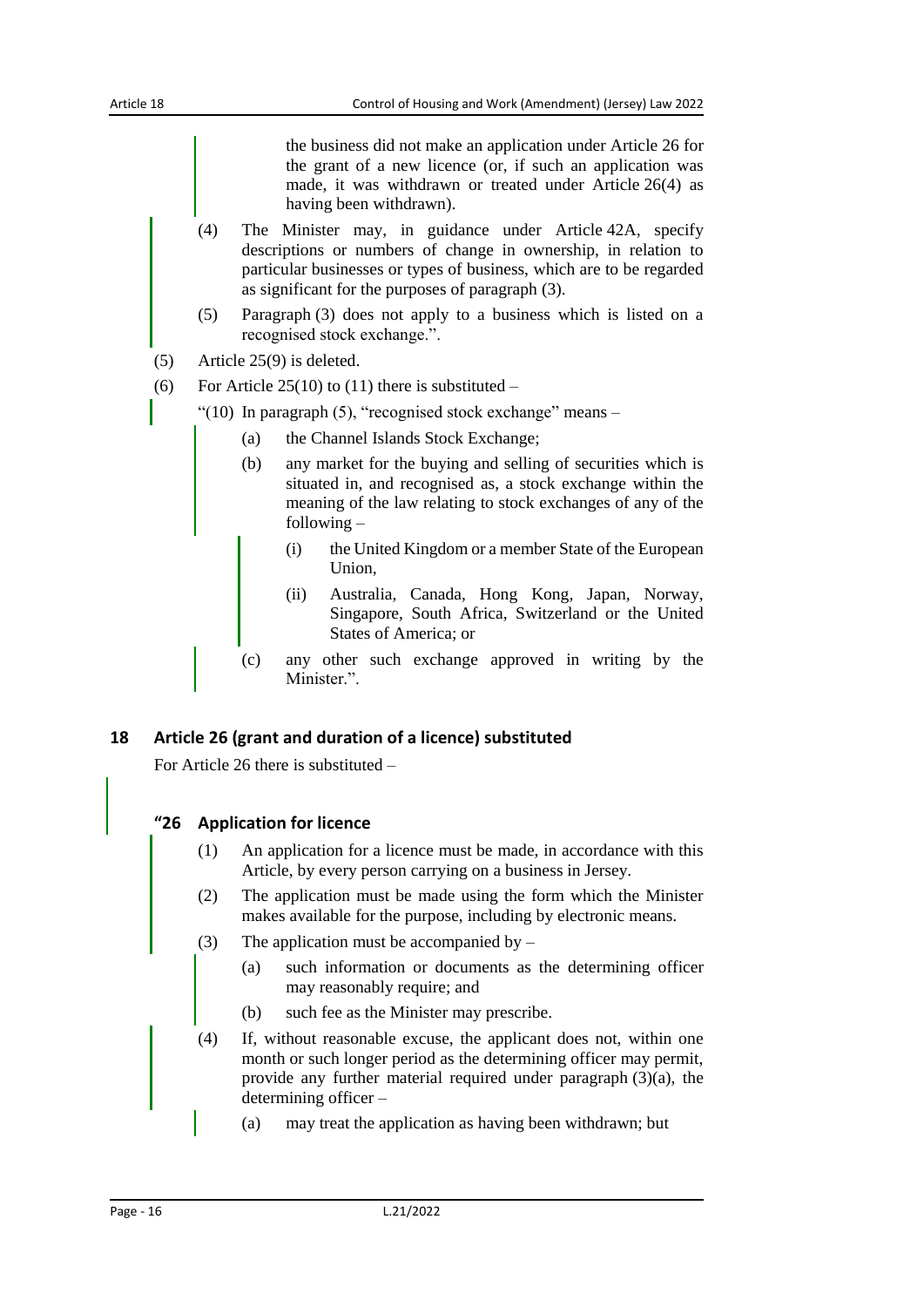(b) must notify the applicant in writing that the application has been so treated, and of the applicant's right to a review under Article 40A.

## **26A Grant and duration etc. of licence**

- (1) A determination of an application must be made by a determining officer within a reasonable time following receipt of the application and any other items required to accompany the application under Article 26(3).
- (2) The determining officer, having regard to any guidance issued by the Minister under Article 42A and to the matters listed in paragraph  $(3)$ , may –
	- (a) grant a licence, and in doing so the determining officer must  $specify -$ 
		- (i) the nature of the business to which the licence relates,
		- (ii) the date on which the licence is granted and the duration (which may be indefinite) or expiry date of the licence,
		- (iii) such conditions as may be imposed under paragraph (4), and
		- (iv) such other particulars as the Minister may prescribe;
	- (b) refuse to grant a licence; or
	- (c) in a case where the determining officer is, despite having regard to the matters listed in paragraph (3) and applying any guidance issued under Article 42A, unable to make a determination, the determining officer must refer the application to the Panel for consideration, and in such a case must notify the applicant, in writing, of the referral.
- (3) In determining whether or not to grant a licence, and in imposing any limitation of time or other conditions, the determining officer must have regard to all relevant matters, including –
	- (a) the population policy of the Council of Ministers as agreed under Article 18 of the [States of Jersey Law](https://www.jerseylaw.je/laws/current/Pages/16.800.aspx) 2005, and any other relevant policy of the States of Jersey;
	- (b) preserving and maximising the benefits of Jersey's resources, including Jersey's biodiversity and natural environment;
	- (c) promoting a balanced and prosperous economy;
	- (d) protecting the integrity and reputation of Jersey in commercial and financial matters; and
	- (e) whether such a grant or condition would be in the best interests of the public of Jersey.
- (4) In granting a licence the determining officer may impose, with reasons, such conditions as, subject to paragraph (6) in the case of a non-resident business licence or to Article 27 in the case of a staffing licence, the determining officer may think fit.
- (5) Where the determining officer –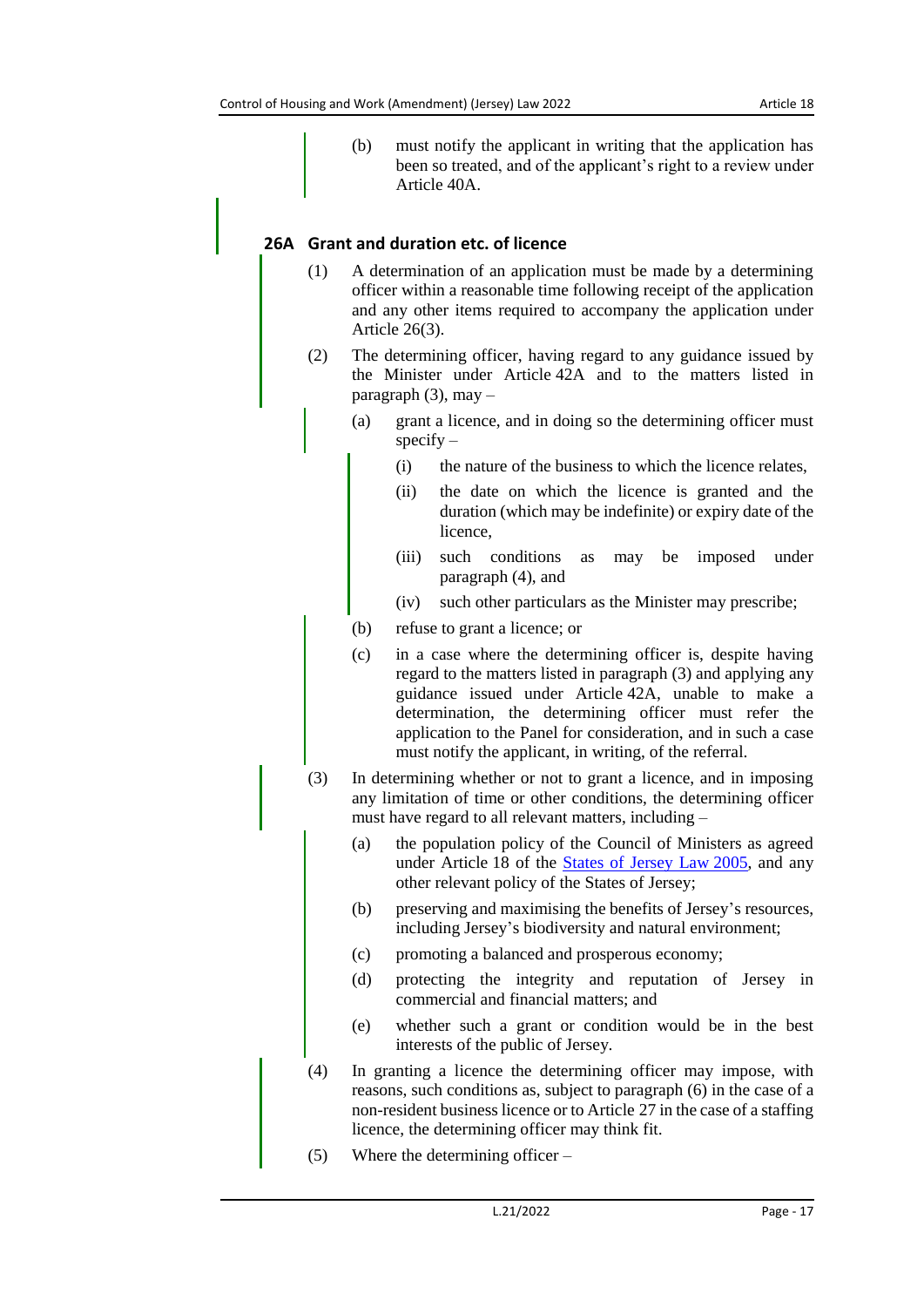- (a) refuses to grant a licence;
- (b) grants a licence, but imposes a condition; or
- (c) grants a licence, but in part only, or to an extent other than as requested by the applicant,

the determining officer must give the applicant a statement in writing of the reasons for the decision and of the applicant's right to a review under Article 40A.

- (6) Where the determining officer decides to grant a licence in respect of business carried on in Jersey by a non-resident business, the determining officer must specify –
	- (a) the period, not exceeding 12 months, for which the licence is to remain in force; and
	- (b) the type of business for which the licence is granted, including the details of any relevant contract.
- (7) Evidence of the grant of a licence must be provided to the applicant, and the provisions of Article 4(2) to (4) apply for this purpose, but as though references in those provisions to a status were references to a licence.
- (8) Activities which are incidental or ancillary to, or a necessary part of, the nature of the business specified under paragraph  $(2)(a)(i)$  are deemed also to be authorized by the licence.
- (9) Having received a recommendation following the Panel's consideration, under Article 48, of a matter referred to the Panel under paragraph  $(2)(c)$ , the determining officer must give effect to the Panel's recommendation, unless the determining officer is satisfied that there are reasons (including, by way of example, the withdrawal of the application) why the recommended determination cannot be given effect.
- (10) A person who, without reasonable excuse, contravenes or procures the contravention of a condition of a licence, is guilty of an offence and liable to imprisonment for a term of 2 years and a fine.".

#### <span id="page-17-0"></span>**19 Article 27 (specific provisions relating to a business licence) substituted**

For Article 27 there is substituted –

#### **"27 Specific conditions of a staffing licence**

- (1) This Article applies where a licence (a "staffing licence") is granted to a business involving work or services which are carried out in Jersey by persons who are paid by the business for such work or services.
- (2) In granting a staffing licence the determining officer may impose, as conditions of the licence –
	- (a) the nature of each type of work or activity of the business in relation to which the staffing licence is granted;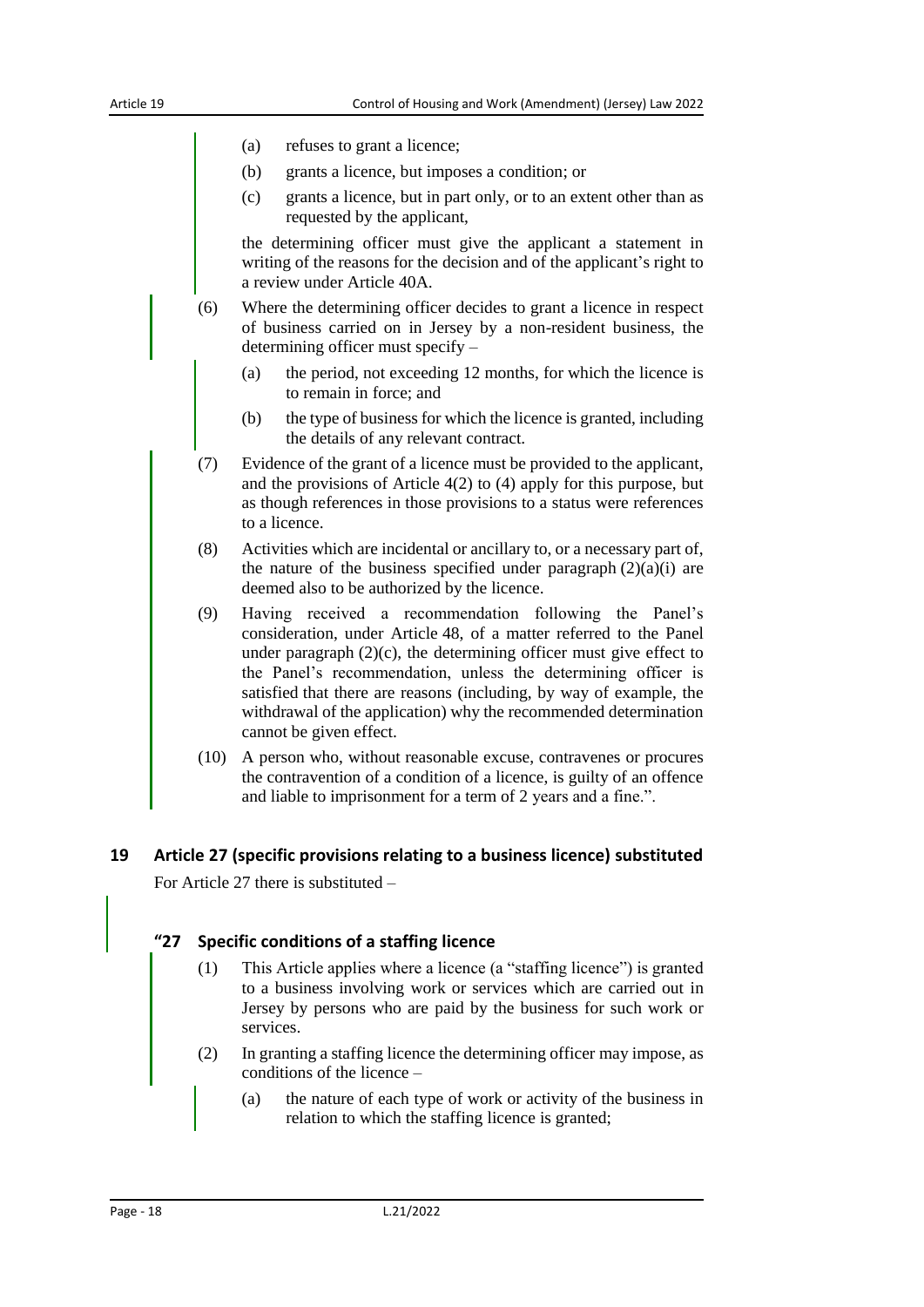particular status, including –

- (b) in relation to any status or type of work specified in the staffing licence, the maximum number of individuals of that status permitted to work in or for the business; (c) the duration of the staffing licence (which may be no longer than such period as is specified by Regulations under paragraph (5) or by an Order under such Regulations, and may be expressed either as a period of time or by reference to any date or event). (3) Without prejudice to paragraph (2), in granting a staffing licence a determining officer may also specify other conditions, in particular such conditions as may be prescribed in relation to particular businesses or types of business, particular roles or types of role, or a
	- (a) conditions as to duration, whether expressed as a period of time or by reference to any date or event, for which persons of a particular status may work in or for a business; and
	- (b) the identity and status of persons who may work in or for a business, including named individuals.
- (4) If a staffing licence is, by a condition of the licence, made subject to a periodic review, the Minister may prescribe fees for that review.
- (5) The States may by Regulations make all such further provision as is considered necessary in relation to staffing licences, including provision as to –
	- (a) the withdrawal or termination of such licences;
	- (b) the imposition, review, variation or suspension of conditions in such licences; and
	- (c) the allocations of roles and numbers of individuals, which may be made by conditions of such licences.
- (6) Regulations under paragraph (5) may confer a power or impose a duty on the Minister to make, by Order, any provision that may be made by such Regulations.".

# <span id="page-18-0"></span>**20 Article 28 (specific provisions relating to a hawker's licence etc.) deleted**

Article 28 is deleted.

# <span id="page-18-1"></span>**21 Article 29 (variation of licences) amended**

(1) For the heading to Article 29(1) there is substituted –

# **"29 Renewal or other variation of licences".**

- (2) For Article 29(1) there is substituted  $-$ 
	- $''(1)$  The holder of a licence may, at any time while the licence is in force, make an application to vary a condition of the licence, but if the condition relates to the duration of the licence, an application to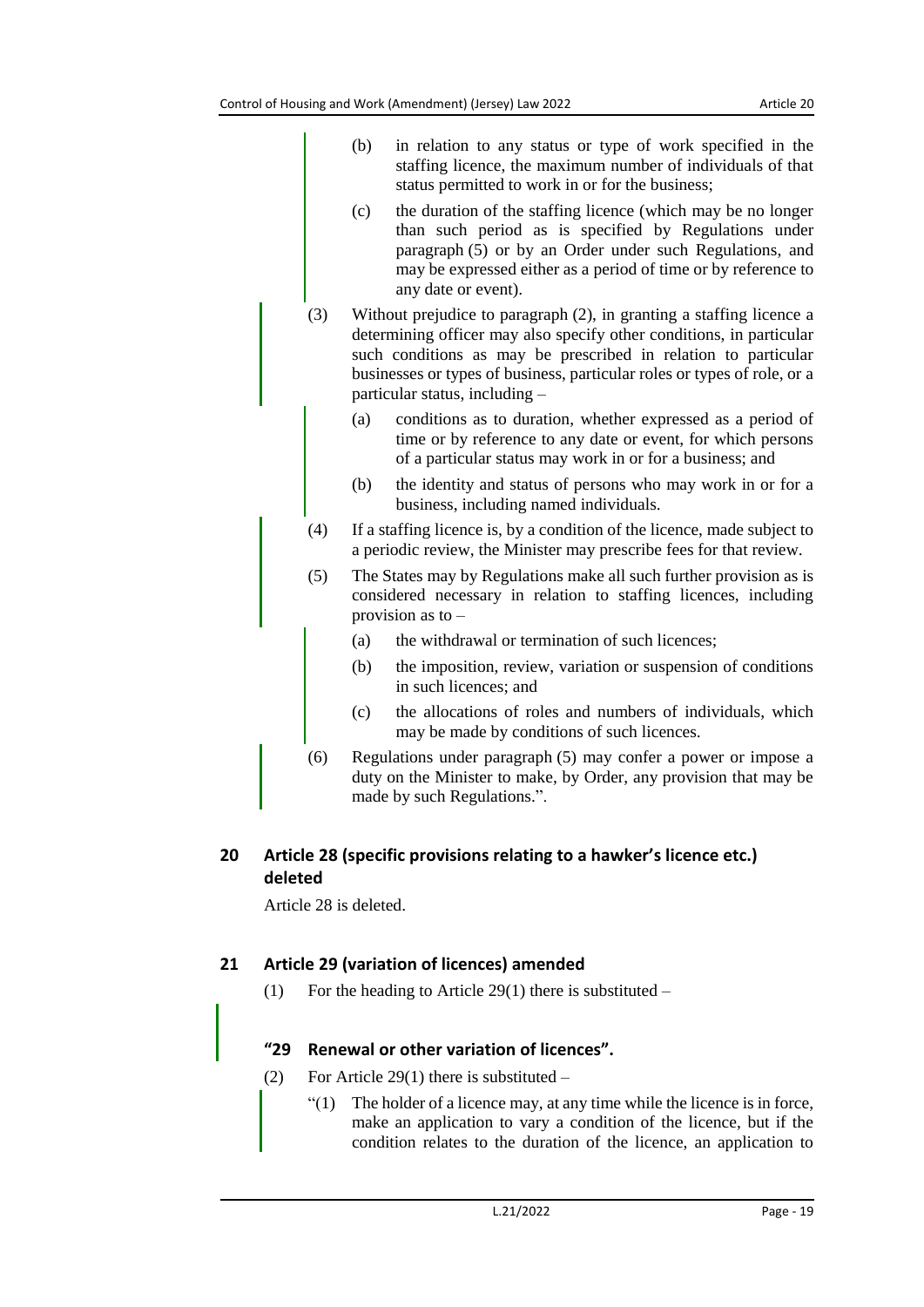extend the licence (with or without variation of any other condition of the licence) must be made no later than the prescribed time. (1A) A determining officer may, at any time while a licence is in force, serve notice in writing on the licence holder of the officer's intention to vary a condition of the licence.". (3) In Article 29(3) for "paragraph (1)" there is substituted "paragraph (1A)". (4) For Article 29(4) to (8) there is substituted  $-$ "(4) Following an application under paragraph (1), or the consideration of any representations received under paragraph (3), a determining officer may – (a) refuse the application; (b) vary the licence, whether as requested by the licence holder or otherwise; or (c) in a case where the determining officer is, despite having regard to any relevant matters listed in Article 26A(3) and applying any guidance issued under Article 42A, unable to take a decision, the determining officer must refer the application to the Panel for consideration, and in such a case must notify the applicant, in writing, of the referral. (5) In taking a decision such as described in paragraph  $(4)(a)$  or (b), the determining officer must have regard to the matters listed in Article 26A(3). (6) The determining officer must serve notice in writing on the licence holder of – (a) a decision taken by the officer under paragraph  $(4)(a)$  or  $(b)$ and the reasons for it; and (b) the licence holder's right to a review under Article 40A. (7) Unless the licence holder agrees otherwise, a notice under paragraph (6) does not take effect before whichever is the sooner of – (a) the expiration of one month from the date of the notice; or (b) the date on which any review or appeal is finally determined or withdrawn. (8) Having received a recommendation following the Panel's consideration, under Article 48, of a matter referred to the Panel under paragraph  $(4)(c)$ , the determining officer must give effect to the Panel's recommendation, unless the determining officer is satisfied that there are reasons (including, by way of example, the withdrawal of the application) why the recommendation cannot be given effect.".

## <span id="page-19-0"></span>**22 Article 30 (revocation of a licence) amended and Article 30A (right to review, etc.) inserted**

(1) For the heading to Article 30 there is substituted –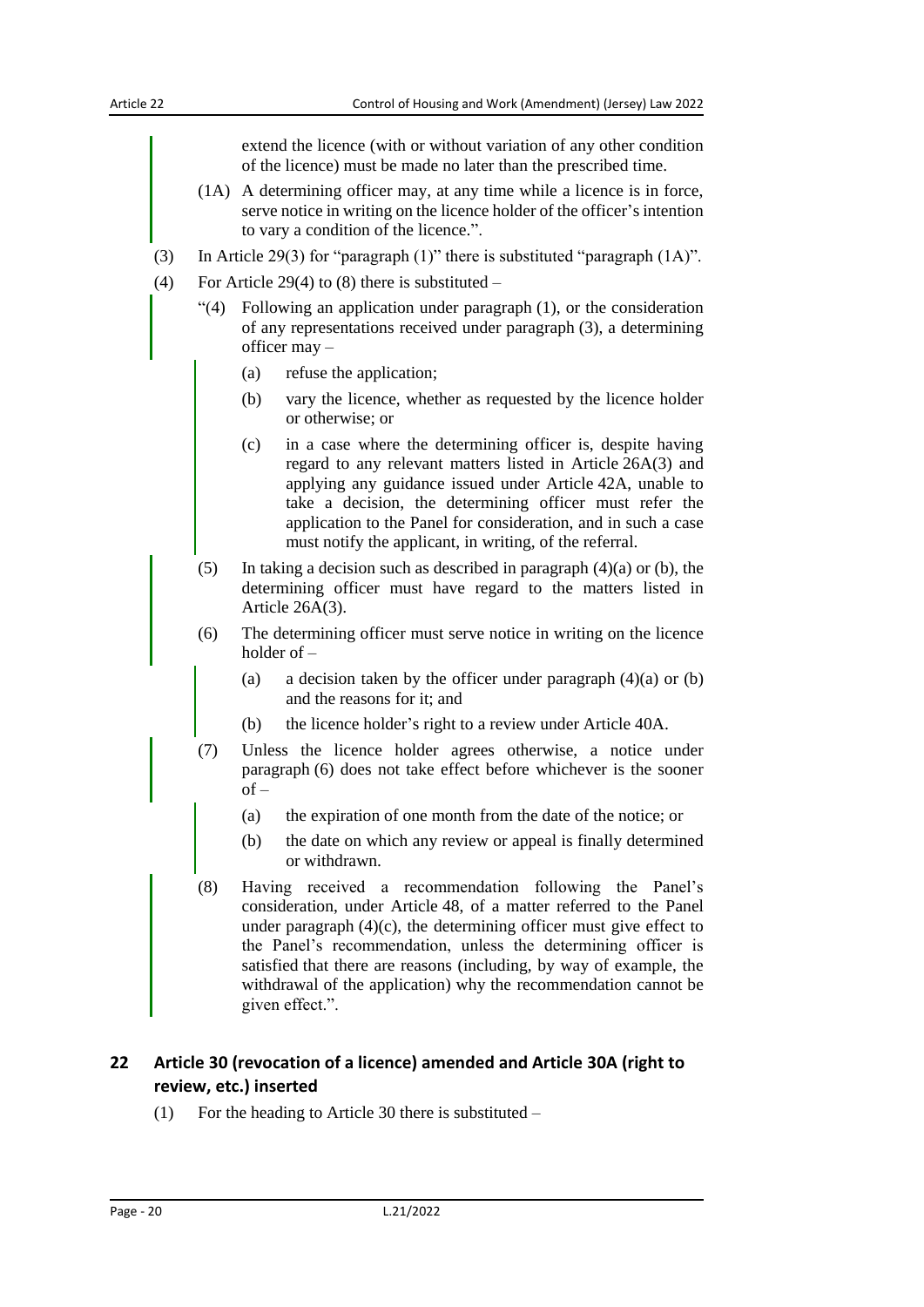#### **"30 Revocation and expiry of a licence".**

- (2) In Article  $30(1)$ 
	- (a) for "the Minister" in both places there is substituted "the determining officer";
	- (b) for "Article 26" there is substituted "Article 26A";
	- (c) in sub-paragraph  $(a)(iii)$ 
		- (i) "in the case of a business licence only," is deleted,
		- (ii) for "the undertaking" in each place there is substituted "the business";
	- (d) in sub-paragraph (a)(iv) for "the factors specified in Article  $26(9)$ " there is substituted "relevant matters listed in Article 26A(3)";
	- (e) in sub-paragraph  $(a)(v)$  for "the undertaking" there is substituted "the business".
- (3) In Article  $30(2)$ 
	- (a) for "the Minister" in both places there is substituted "the determining officer";
	- (b) for "of appeal under Article 41" there is substituted "to a review under Article 40A".
- (4) For Article  $30(3)(b)$  there is substituted
	- "(b) the date on which any review or appeal is finally determined or withdrawn,".
- (5) In Article 30(4) for "the Minister" there is substituted "the determining officer".
- (6) After Article 30 there is inserted –

#### **"30A Right to review of determining officer's decision under this Part**

- (1) A person aggrieved by a decision of a determining officer under any of the provisions listed in paragraph (2) may request, in accordance with Article 40A, a review of the determining officer's decision by the Panel.
- (2) The provisions mentioned in paragraph  $(1)$  are
	- (a) a decision, under Article 26(4), to treat an application as withdrawn;
	- (b) the grant or refusal of a licence under Article  $26A(2)$ ;
	- (c) the imposition of a condition in relation to a licence under Article 26A(4) or Article 27(2) or (3);
	- (d) the refusal of an application to vary a licence under Article  $29(4)(a)$ , or the variation of a licence under Article  $29(4)(b)$ ;
	- (e) the revocation of a licence under Article 30(1).
- (3) The States may by Regulations amend paragraph (2) for the purpose of adding or deleting a reference to a provision of this Part.".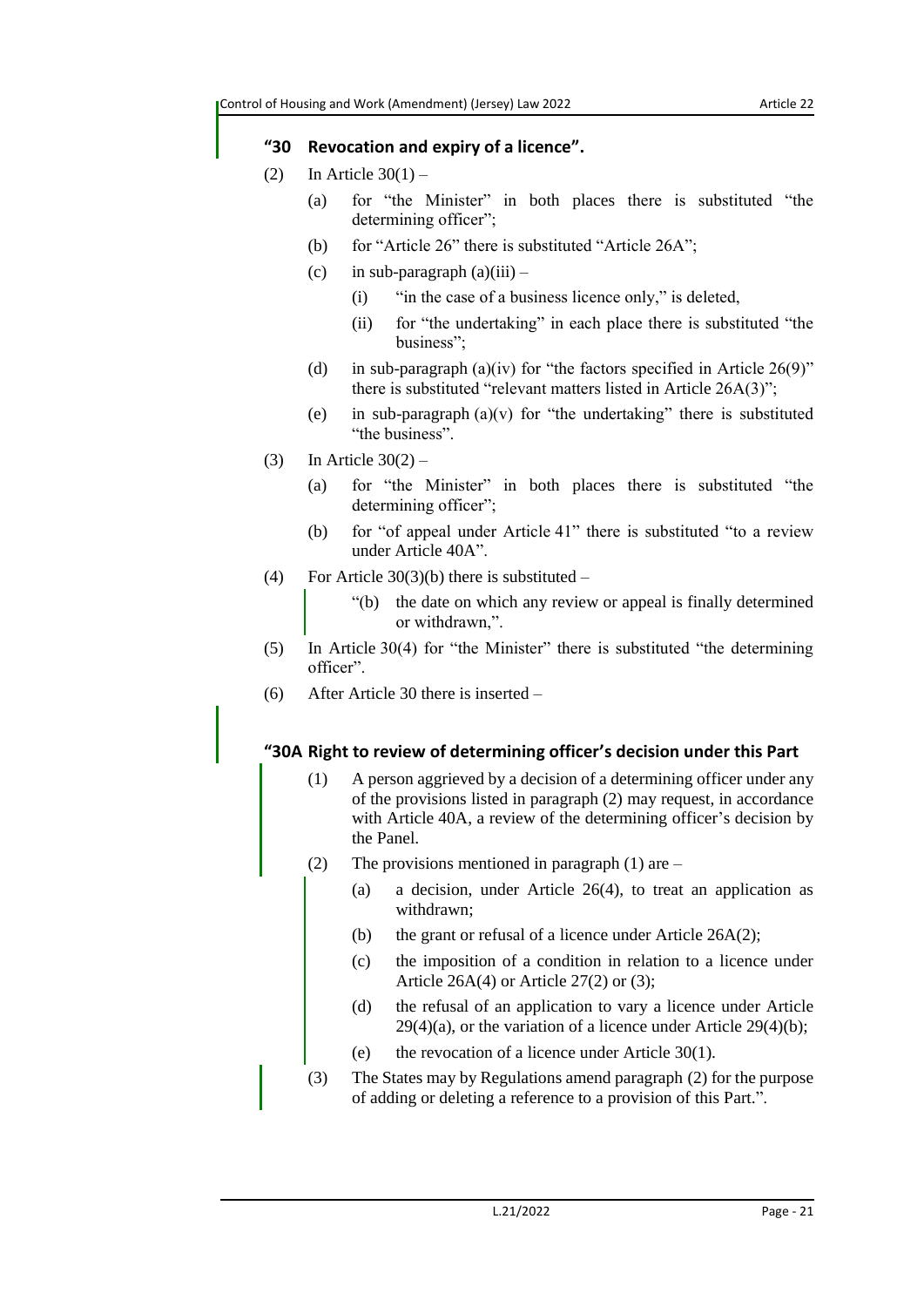#### <span id="page-21-0"></span>**23 Article 31 (annual charges in respect of business licences) substituted**

(1) For the heading to Article 31 there is substituted –

#### **"31 Charges in respect of licences and conditions of licences".**

- (2) For Article 31 there is substituted
	- "(1) The Minister may prescribe all such provision as is necessary or expedient in relation to –
		- (a) charges to be payable, whether on an annual basis or otherwise by reference to any condition of the licence, by the holder of a licence;
		- (b) the date by which any such charge must be paid; and
		- (c) any financial penalty for failure to pay the charge, whether at all or by a specified date, including a penalty payable in respect of, and by reference to, any period for which the charge remains unpaid.
	- (2) A person who fails, without reasonable excuse, to comply with an obligation to pay, in accordance with any prescribed requirement, such a charge as mentioned in paragraph  $(1)(a)$  or  $(c)$  is guilty of an offence and liable to a fine of level 3 on the standard scale.".

## <span id="page-21-1"></span>**24 Article 32 (undertakings with business licences to provide statements) amended**

(1) For the heading to Article 32 there is substituted –

## **"32 Requirement for business with staffing licence to provide statement".**

- (2) For Article  $32(1)$  and  $(1A)$  there is substituted
	- "(1) Subject to paragraph (1B), a person carrying on a business in respect of which a staffing licence has been granted must provide to the Minister, no later than the specified time, a statement –
		- (a) for each specified period during which the person carries on that business; and
		- (b) containing, in relation to all persons working in or for the business during the period in question, such information as may be prescribed.
	- (1A) In paragraphs (1) and  $(3)$  –

"specified period" means such period as the Minister may prescribe;

"specified time" means midnight on the 15th day after the end of the period in respect of which the statement is provided, or such other time as the Minister may prescribe.".

(3) In Article 32(2) for "determine" there is substituted "prescribe".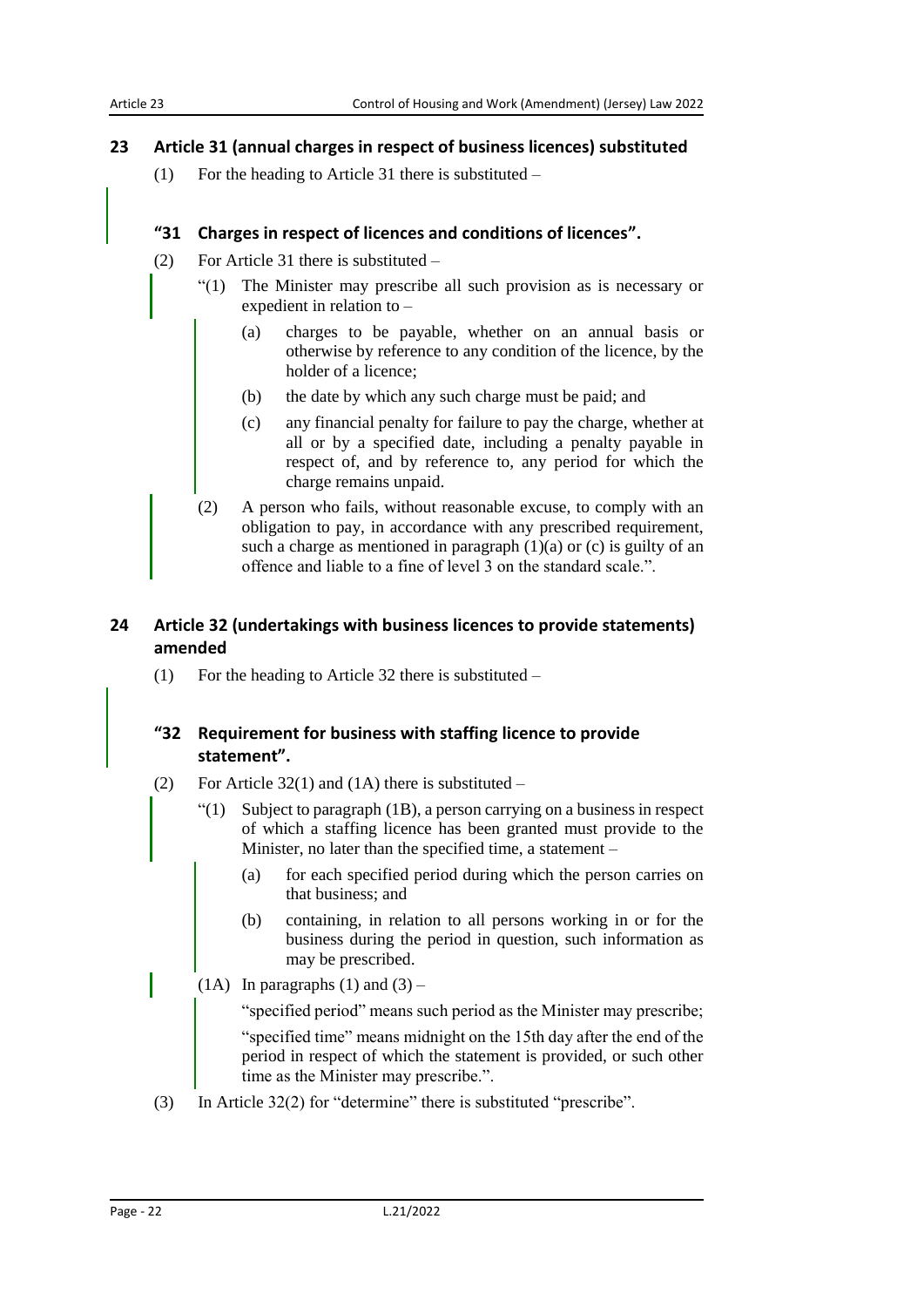# <span id="page-22-0"></span>**25 Article 37 (notices requiring cessation of unauthorized activity) amended**

- (1) In Article  $37(1)$ 
	- (a) for "an undertaking" there is substituted "a business"; and
	- (b) for "the undertaking" there is substituted "the business".
- $(2)$  In Article  $37(2)$ 
	- (a) for "an undertaking" there is substituted "a business"; and
	- (b) for "Article 26" there is substituted "Article 26A".
- (3) After Article 37(2) there is inserted
	- "(2A) Before serving a notice under paragraph (2), an authorized person must give, to the person on whom the notice is to be served, a reasonable opportunity to make representations or to comply with a request in the notice on a voluntary basis, unless in all the circumstances it is not expedient to give such an opportunity.".
- (4) For Article 37(3) there is substituted
	- $\lq(3)$  A notice under paragraph (1) or (2)
		- (a) must specify the nature of the alleged activity;
		- (b) must request that the activity should cease forthwith or at a specified time or on a specified date;
		- (c) must contain
			- (i) a statement that an appeal may be made against the notice in accordance with Article 41, and
			- (ii) such other information as the Minister may reasonably consider necessary.".
- (5) In Article 37(4) for "the undertaking" there is substituted "the business".
- (6) For Article  $37(9)$  to (14) there is substituted
	- "(9) Subject to paragraph (10), a person who intentionally and without reasonable excuse fails to comply with a notice under this Article is guilty of an offence and liable to a fine of level 3 on the standard scale.
		- (10) Where an appeal is made against a notice under this Article, the Royal Court may, in addition to its powers conferred by Article 41 or by Rules of Court –
			- (a) direct that the notice ceases to have effect until the appeal is finally determined; and
			- (b) make any such interim order as the Court thinks fit.".

# <span id="page-22-1"></span>**26 Article 38 (register) substituted**

For the text of Article 38 there is substituted –

"(1) For the purposes of this Law the Minister must maintain, in any manner which the Minister considers appropriate (including electronically), a register of businesses in Jersey to which licences have been granted under this Part.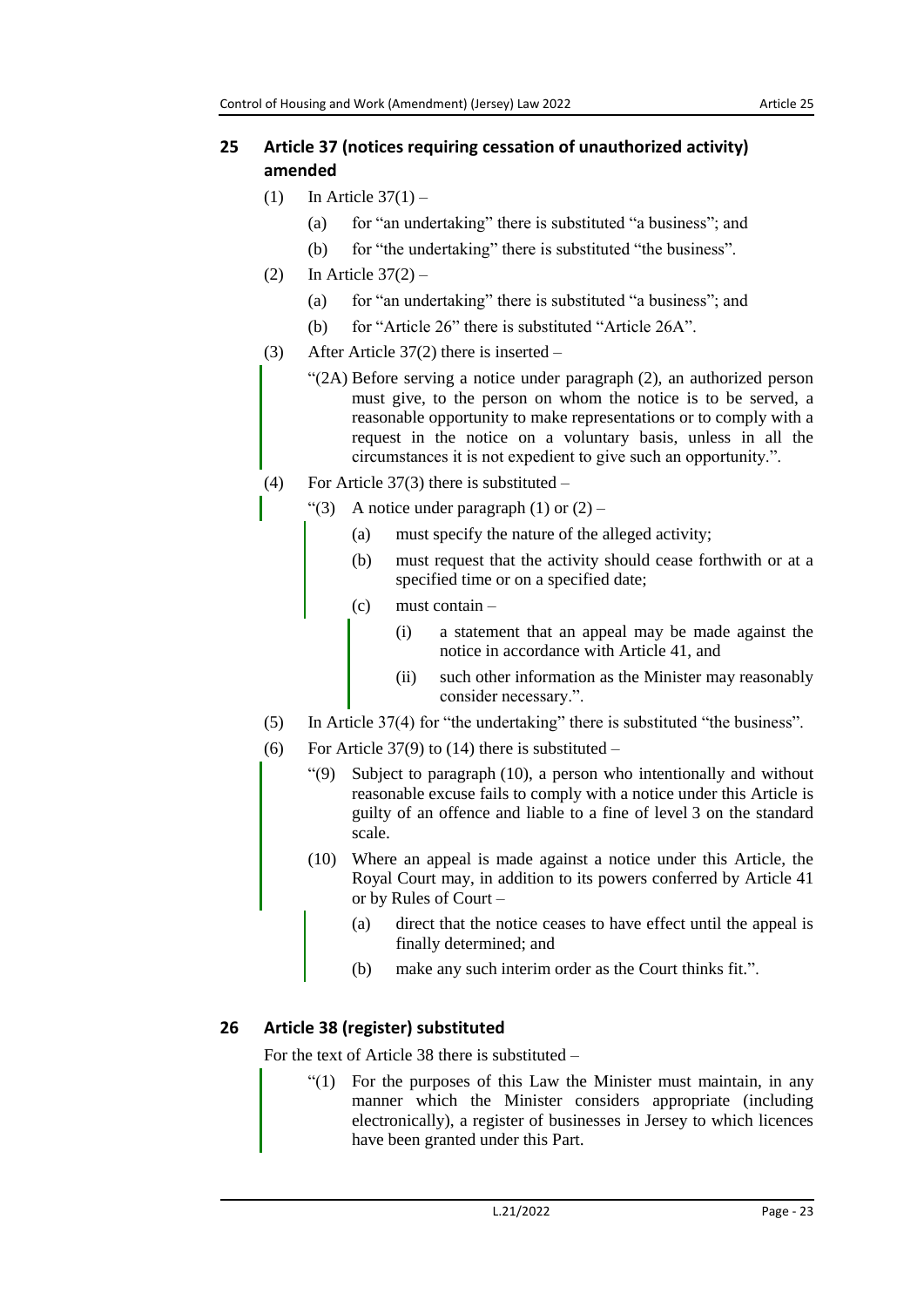- (2) In relation to each business the register must record
	- (a) the name, and address for service, of the business;
	- (b) the name of the person having management and control of the business;
	- (c) the nature of the licence granted and the date of the grant; and
	- (d) such other particulars of the licence as may be prescribed.
- (3) The Minister must
	- (a) make the register available for inspection by members of the public free of charge; and
	- (b) make such arrangements as are appropriate to enable members of the public to obtain, upon request and making payment of any fee which may be prescribed, a copy of an entry in the register.".

## <span id="page-23-0"></span>**27 Article 40A (reviews by the Panel) inserted and Article 41 (appeals) amended**

(1) After Article 40 there is inserted –

#### **"40A Reviews by the Panel**

- (1) In this Article and Article 41, "initial decision" means a decision by a determining officer described in paragraph (2), whether or not that decision is made following referral of a matter by the determining officer to the Panel for the Panel's consideration.
- (2) A person aggrieved by any of the following decisions by a determining officer –
	- (a) a determination, under Article  $3(3)(b)$  or  $3(6)(a)$ , of the person's status;
	- (b) a refusal, under Article 3(6)(b), to grant a status to the person;
	- (c) the imposition, under Article 3(7), of a condition in relation to the grant of the person's status; or
	- (d) a decision listed in Article 30A(2),

may request a review by the Panel of the decision.

- (3) A request for a review under this Article must be made no later than the end of the period of one month beginning with the date of the initial decision and must contain –
	- (a) the person's name and address for correspondence;
	- (b) details (including any reference number) of the initial decision;
	- (c) the grounds for requesting the review, including where relevant the reasons why the person disagrees with the initial decision or with any reasons for the initial decision;
	- (d) such other information or documents as the Panel may from time to time direct.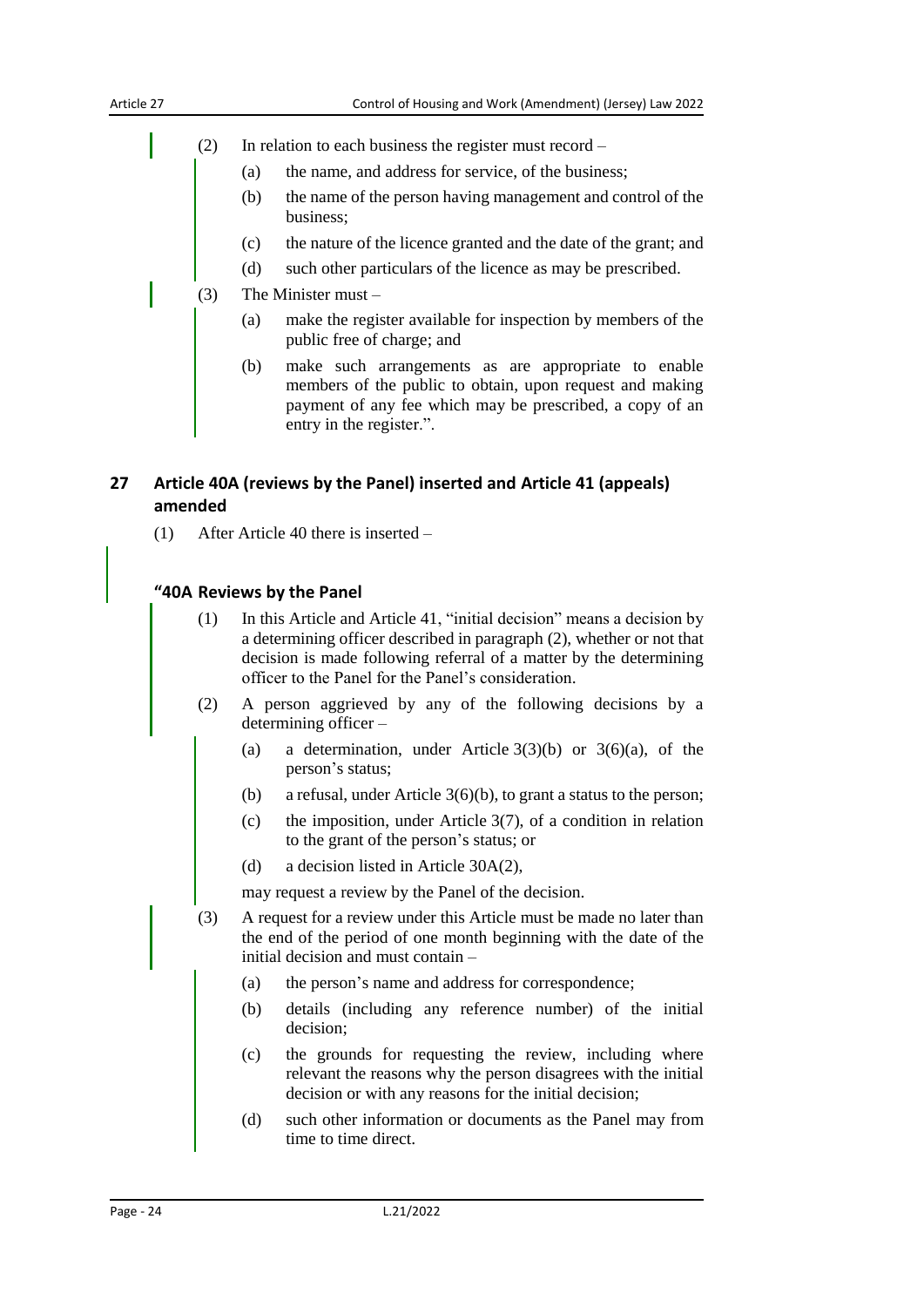|     | (4)  | Upon review by the Panel of an initial decision, following a request<br>under paragraph $(2)$ –                                                                                                                         |  |  |  |  |
|-----|------|-------------------------------------------------------------------------------------------------------------------------------------------------------------------------------------------------------------------------|--|--|--|--|
|     |      | (a)<br>the Panel must have regard to the powers (and to any<br>limitation on those powers) conferred on a determining<br>officer by the Article under which the initial decision was<br>made; and                       |  |  |  |  |
|     |      | (b)<br>subject to paragraph (5), the provisions of the Article<br>concerned are to be interpreted for the purpose of the review<br>as though a reference to the "determining officer" is a<br>reference to the "Panel". |  |  |  |  |
|     | (5)  | Paragraph $(4)(b)$ does not apply in respect of the following powers<br>which may only be exercised by a determining officer $-$                                                                                        |  |  |  |  |
|     |      | any provision conferring power on a determining officer to<br>(a)<br>make a referral to the Panel; and                                                                                                                  |  |  |  |  |
|     |      | (b)<br>the powers conferred by Articles $3(3)(b)$ and $29(1A)$ .                                                                                                                                                        |  |  |  |  |
|     | (6)  | In carrying out a review under this Article the Panel may –                                                                                                                                                             |  |  |  |  |
|     |      | recommend that the initial decision should be upheld or<br>(a)<br>revoked, in whole or in part; or                                                                                                                      |  |  |  |  |
|     |      | (b)<br>make a recommendation substituting, in whole or in part, its<br>own decision for the initial decision.                                                                                                           |  |  |  |  |
|     | (7)  | The Panel must send notice of its recommendation, and of the<br>reasons for it, in writing to the Minister.                                                                                                             |  |  |  |  |
|     | (8)  | Having had due regard to the Panel's recommendation under<br>paragraph (6), and to any further consideration of the issues by the<br>determining officer, the Minister may -                                            |  |  |  |  |
|     |      | uphold or revoke the initial decision, in whole or in part; or<br>(a)                                                                                                                                                   |  |  |  |  |
|     |      | (b)<br>vary any part of the initial decision.                                                                                                                                                                           |  |  |  |  |
|     | (9)  | The determining officer must send notice of a decision by the<br>Minister under paragraph (8), and of the reasons for it, in writing to<br>the person aggrieved by the initial decision.                                |  |  |  |  |
|     | (10) | A notice under paragraph (9) must contain a statement as to the<br>person's right to appeal, under Article 41, against the Minister's<br>decision.".                                                                    |  |  |  |  |
| (2) |      | In Article 41(1) after "(2)" there is inserted "or $(2A)$ ".                                                                                                                                                            |  |  |  |  |
| (3) |      | In Article $41(2)$ –                                                                                                                                                                                                    |  |  |  |  |
|     | (a)  | for "aggrieved by a" there is substituted "aggrieved by any of the<br>following decisions";                                                                                                                             |  |  |  |  |
|     | (b)  | sub-paragraphs $(a)$ , $(b)$ , and $(f)$ to $(h)$ are deleted;                                                                                                                                                          |  |  |  |  |
|     | (c)  | after sub-paragraph $(i)$ there is inserted –                                                                                                                                                                           |  |  |  |  |
|     |      | a decision of the Minister under Article 40A, following a<br>" $(k)$<br>review by the Panel of an initial decision,".                                                                                                   |  |  |  |  |
| (4) |      | After Article $41(2)$ there is inserted –                                                                                                                                                                               |  |  |  |  |
|     |      | "(2A) A person on whom a notice is served under Article 37 may, within<br>one month of the date of service of the notice, appeal to the Royal                                                                           |  |  |  |  |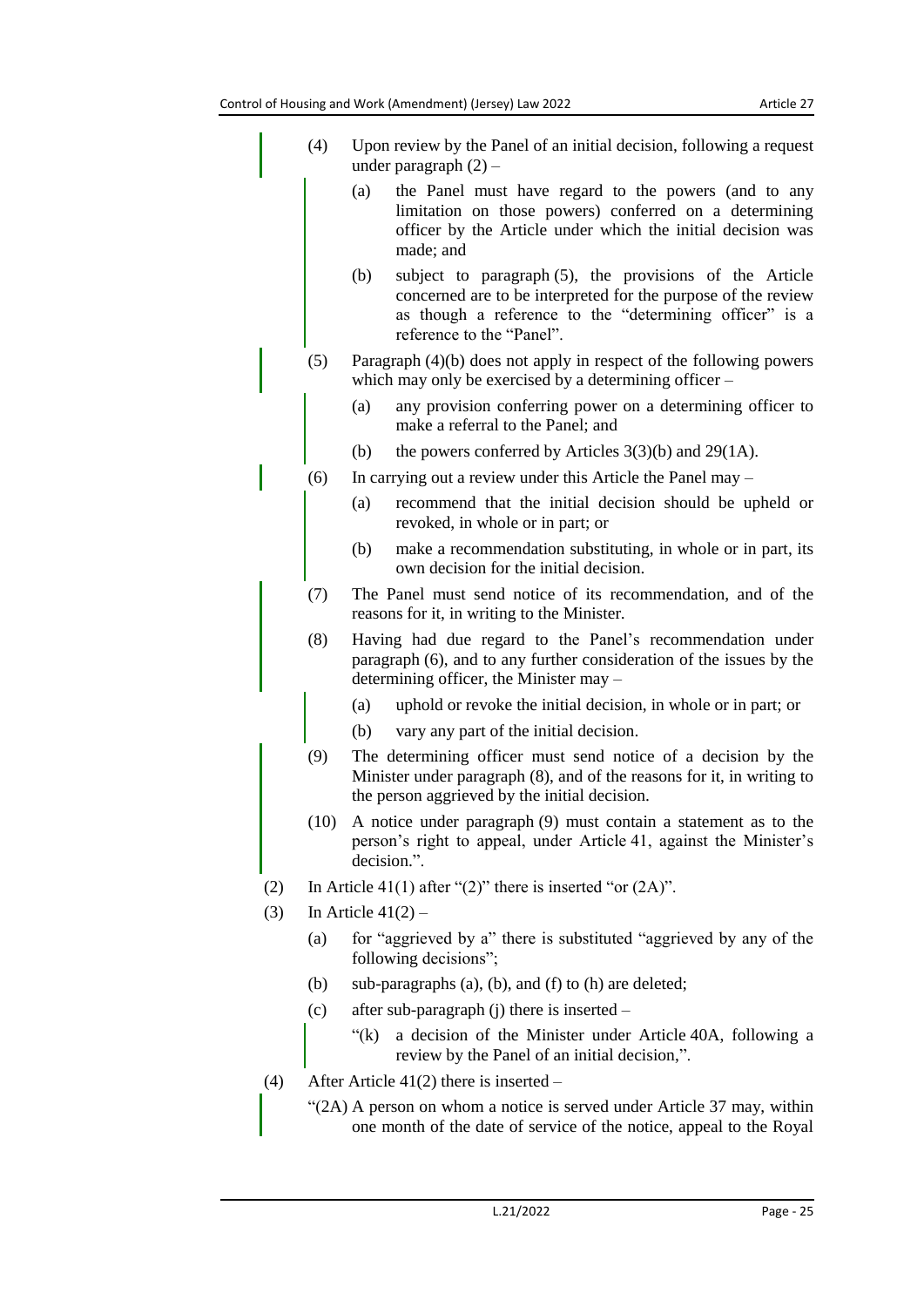Court on the grounds that service of the notice on that person, or any request in the notice, was unreasonable.".

### <span id="page-25-0"></span>**28 Article 42A (guidance) inserted**

After Article 42 there is inserted –

#### **"42A Guidance**

- (1) The Minister may from time to time issue and publish guidance as to the application or interpretation of a provision of this Law, and –
	- (a) where it appears to the court, when conducting any civil or criminal proceedings in relation to the application or interpretation of this Law, that such guidance is relevant to a question arising in those proceedings, the guidance must be taken into account in determining the question; and
	- (b) whilst a determining officer must, in taking any decision under this Law, have due regard to any guidance relevant to that decision, a failure by a determining officer or an authorized person to comply with such guidance does not of itself make the officer or person liable to any civil or criminal proceedings.
- (2) Guidance under paragraph (1) may be general, or may relate to any particular status, person or class of persons, residence or type of residence, employment or type of employment, business or type of business.
- (3) The Minister may from time to time amend or revoke guidance under paragraph (1), and if the Minister amends any guidance, the Minister must publish the amended guidance in the same manner as that in which the last preceding version of the amended guidance was published.
- (4) The requirement imposed by paragraph (3) as to publishing guidance does not apply to any guidance which may be provided to the Minister by the Population Advisory Council established under Article 48A or by any other body, but nothing in this provision prevents the Minister from publishing any guidance so provided, in whole or in part, if the Minister considers it is necessary or expedient to do so.
- (5) In this Article "publish" includes publication on a website or by such other means as the Minister considers will bring the guidance to the attention of those likely to be affected by it.".

#### <span id="page-25-1"></span>**29 Article 43 (persons authorized to act for other persons) amended**

In Article 43(1) for "applying for a registration card" there is substituted "making an application".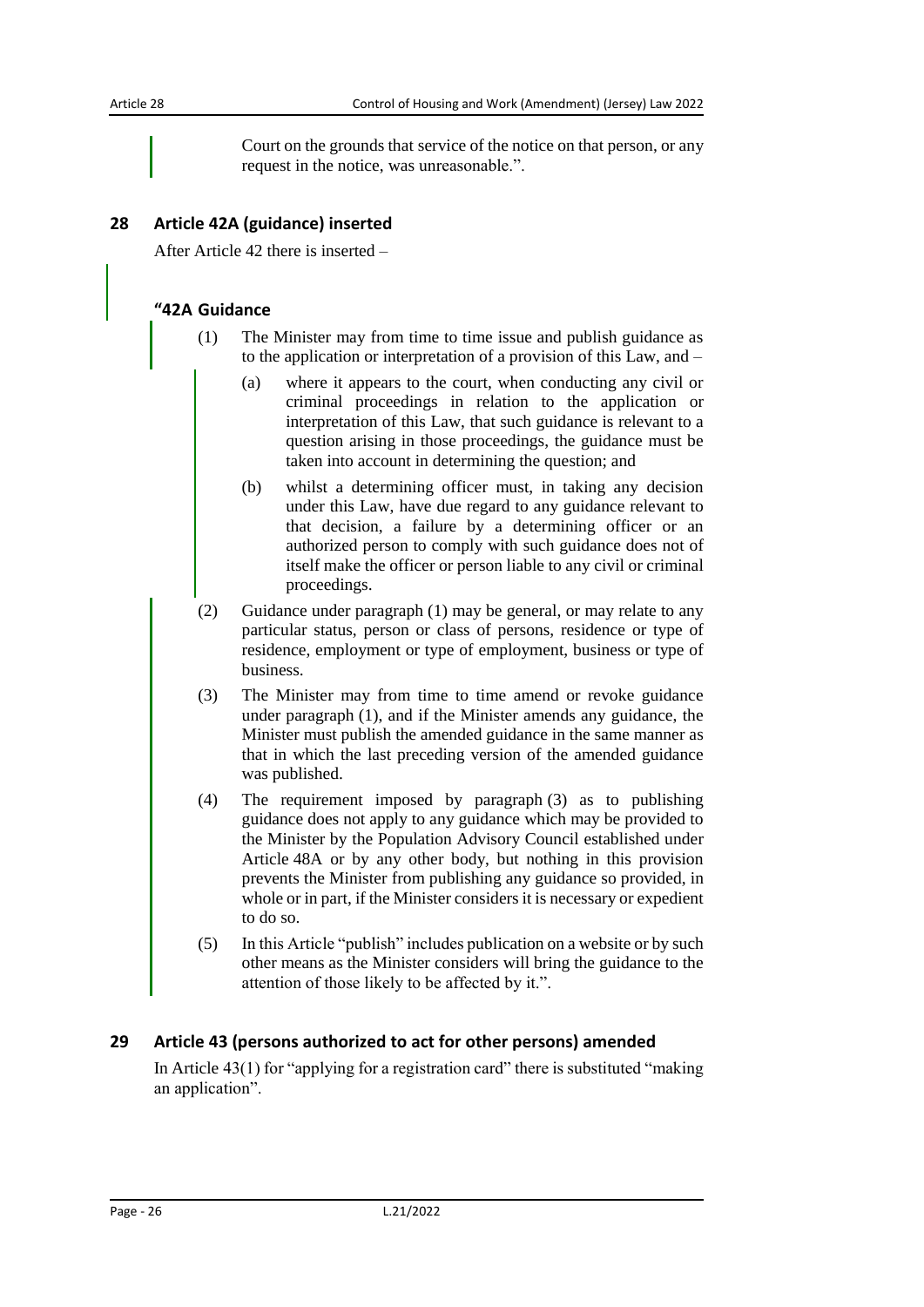## <span id="page-26-0"></span>**30 Article 44 (Regulations and Orders: general provisions) amended**

After Article 44(2) there is inserted –

- "(3) Regulations under this Law may make provision as to the imposition of civil financial penalties for breach of any provision of this Law, including all such provision as may be necessary in relation to –
	- (a) the criteria for imposition, and the level, of a penalty;
	- (b) notification of imposition of a penalty;
	- (c) enforcement of, and appeal against, a penalty.
- (4) In an Order under this Law prescribing the amount of any charge or fee, the Minister may, if making the Order with the agreement of the Minister for Treasury and Resources –
	- (a) take into account such matters as the Minister thinks fit; and
	- (b) set the charge or fee so as to raise income in excess of the amount necessary to cover expenses in discharging functions under this Law.
- (5) A power under this Law to make provision in Regulations as to a charge, fee or other penalty, or to prescribe a charge or fee, includes power to make provision for –
	- (a) a rebate, refund or waiver of a charge or fee, in such circumstances as may be prescribed, or specified in Regulations;
	- (b) a further financial penalty for failure to pay a charge, fee or other penalty, whether at all or by a particular date, including such further penalty payable in respect of, and by reference to, any period for which an amount of a charge, fee or other penalty remains unpaid.".

# <span id="page-26-1"></span>**31 Article 45 (providing false or misleading information) amended**

The text of Article 45 is renumbered as paragraph (1), and after that paragraph there is inserted –

" $(2)$  Where a person is convicted of an offence under paragraph  $(1)$  any status acquired by that person, in consequence of the act of deception constituting or forming part of the offence, is revoked.".

# <span id="page-26-2"></span>**32 Article 48 (Housing and Work Advisory Group) substituted**

For Article 48 there is substituted –

## **"48 Housing and Work Control Panel**

- (1) There is to be constituted a panel, to be known as the Housing and Work Control Panel, to exercise functions relating to certain decisions under this Law in accordance with this Article.
- (2) The Panel must consist of at least 3 elected Members of the States Assembly who are nominated by the Minister, one of whom is to be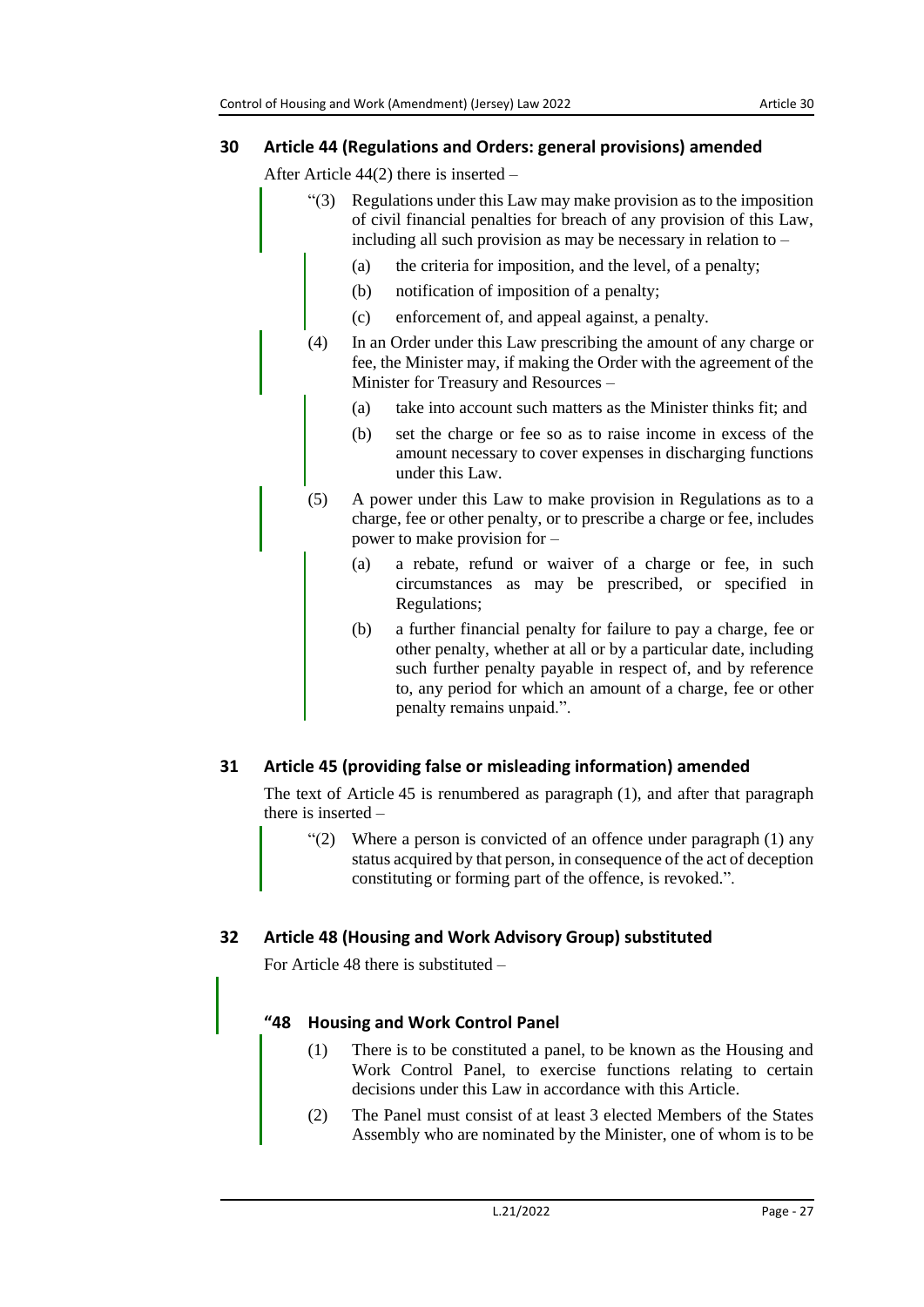nominated by the Minister as the chair of the Panel and to have a casting vote.

- (3) The Panel's functions are to be allocated, subject to paragraph (4), by agreement between the Minister and the Panel and, in default of such agreement, the Minister is to determine what functions are to be allocated.
- (4) The Panel's functions must include the functions of
	- (a) reviewing decisions as described in Article 40A; and
	- (b) making a recommendation, where requested to do so by a determining officer referring a matter under Article 3(10),  $26A(2)(c)$  or  $29(4)(c)$ .
- (5) Where the Panel exercises the function of making a recommendation following a request as mentioned in paragraph  $(4)(b)$  –
	- (a) the Panel must have regard to the powers (and any limitation on those powers) conferred on the determining officer by the Article to which the request relates; and
	- (b) subject to paragraph (6), the provisions of the Article concerned are to be interpreted for this purpose as though a reference to the "determining officer" is a reference to the "Panel".
- (6) Paragraph (5)(b) does not apply in respect of the following powers which may only be exercised by a determining officer –
	- (a) any provision conferring power on a determining officer to make a referral to the Panel; and
	- (b) the powers conferred by Articles  $3(3)(b)$  and  $29(1A)$ .
- (7) The Panel must make its recommendation as soon as reasonably practicable after receiving a request, and must send notice in writing of its recommendation and of the reasons for it, to the determining officer concerned.
- (8) Except as provided by this Article and to the extent that the Minister directs otherwise, the Panel may determine its own procedures.
- (9) The Panel must, within the period of 3 months following the end of a year, present to the Minister a report on the Panel's assessment of the operation of this Law and any recommendations by the Panel for its revision."

#### <span id="page-27-0"></span>**33 Article 48A (Population Advisory Council) inserted**

After Article 48 there is inserted –

#### **"48A Population Advisory Council**

- (1) The Minister may establish a body to be known as the Population Advisory Council (in this Article, the "council") to give advice and assistance to the Minister in relation to –
	- (a) population policy generally; and
	- (b) the exercise of the Minister's functions under this Law.